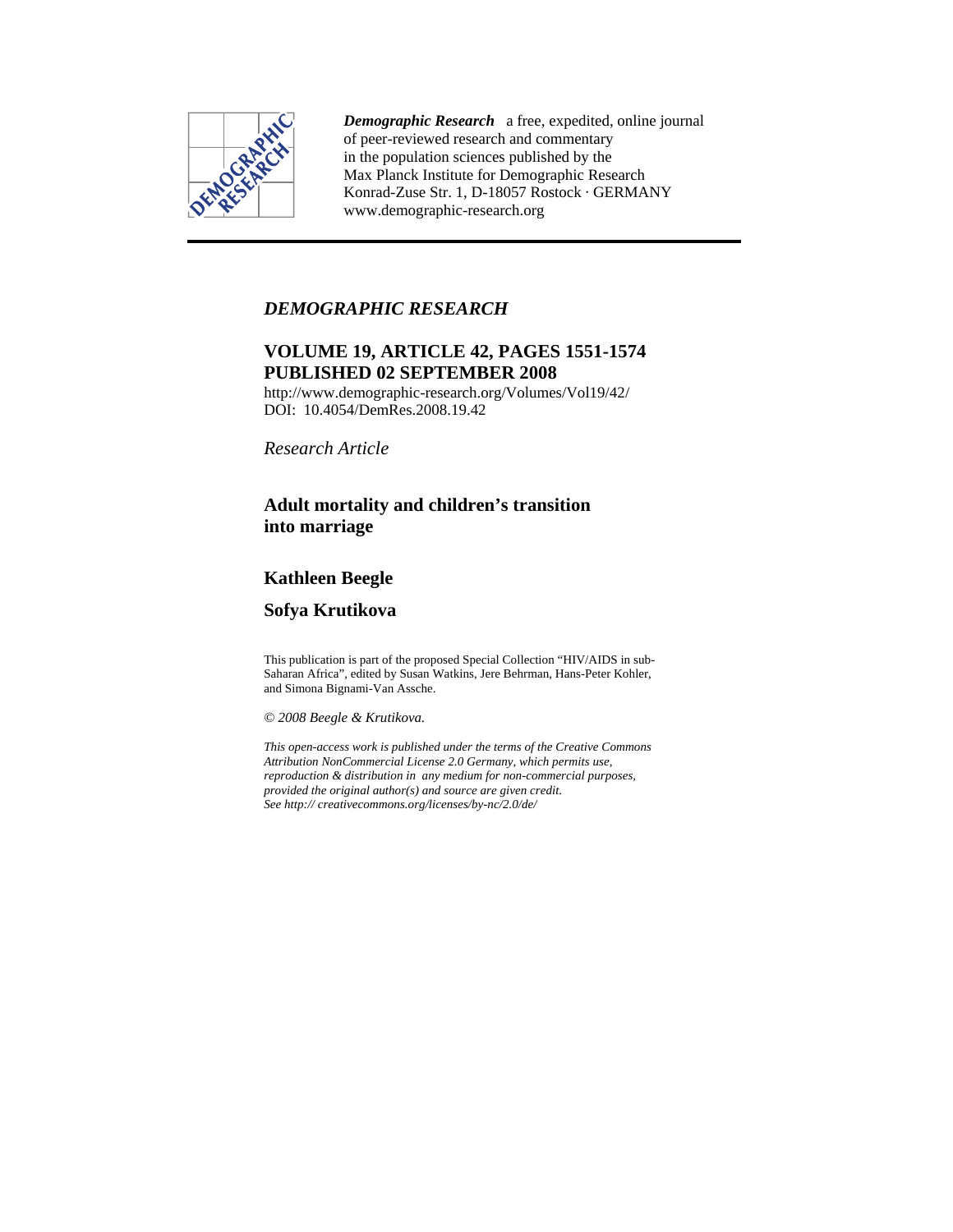# **Table of Contents**

| 1              | Introduction                | 1552 |
|----------------|-----------------------------|------|
| $\overline{c}$ | Empirical strategy and data | 1554 |
| 3              | Results                     | 1560 |
| $\overline{4}$ | Conclusions                 | 1566 |
| 5              | Acknowledgements            | 1567 |
|                | References                  | 1568 |
|                | Appendix                    | 1571 |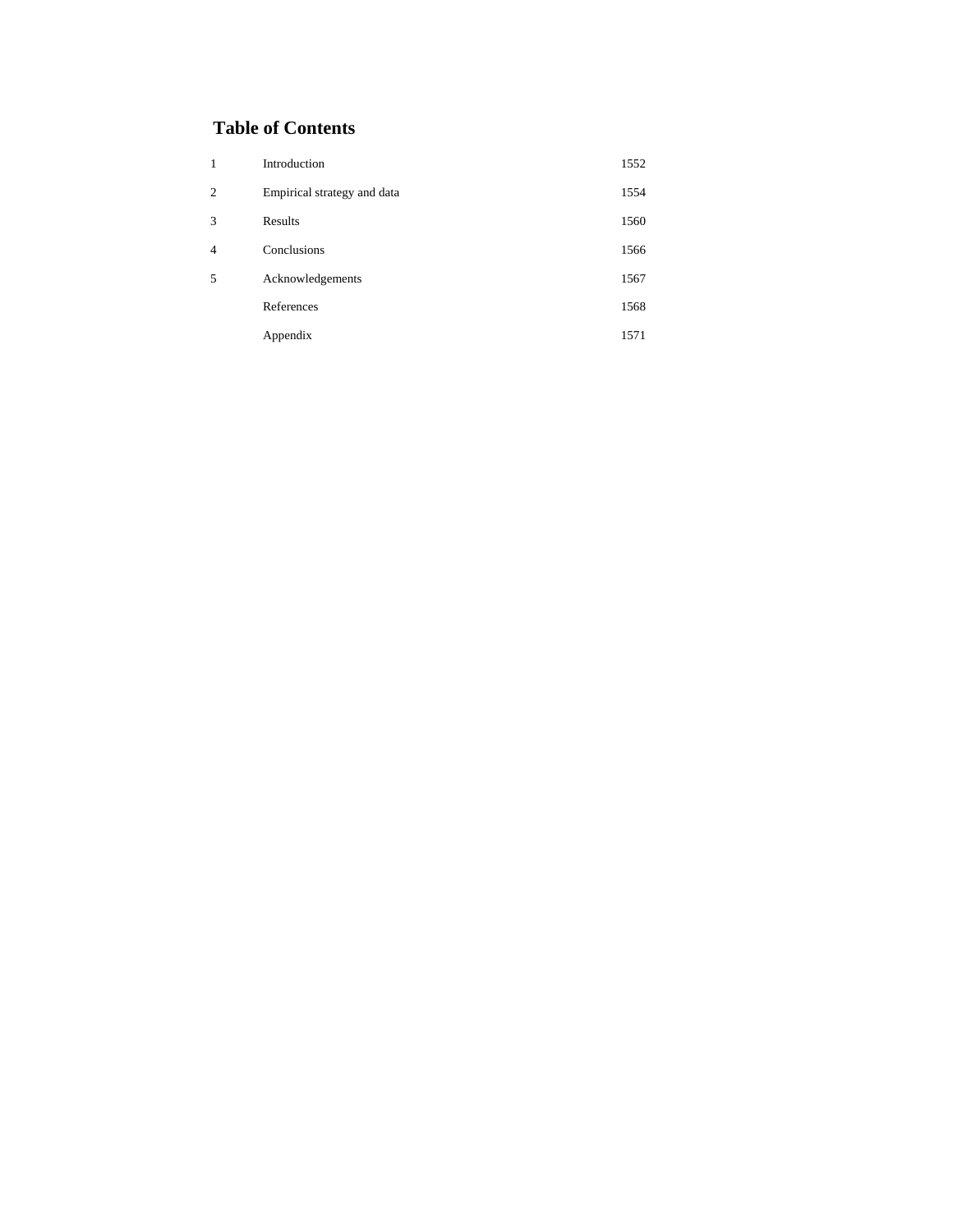## **Adult mortality and children's transition into marriage**

**Kathleen Beegle[1](#page-2-0) Sofya Krutikova[2](#page-2-1)**

### **Abstract**

Adult mortality due to HIV/AIDS and other diseases is posited to affect children through a number of pathways. On top of health and education outcomes, adult mortality can have significant effects on children by influencing demographic outcomes including the timing of marriage. This paper examines marriage outcomes for a sample of children interviewed in Tanzania in the early 1990s and re-interviewed in 2004. We find that while girls who became paternal orphans married at significantly younger ages, orphanhood had little effect on boys. On the other hand, non-parental deaths in the household affect the timing of marriage for boys.

<sup>&</sup>lt;sup>1</sup> World Bank, U.S.A. Please address correspondence to [kbeegle@worldbank.org](mailto:kbeegle@worldbank.org).<br><sup>2</sup> Oxford University, Graet Pritcin, E. mail: softs krutikove@eeonomies.org.com

<span id="page-2-1"></span><span id="page-2-0"></span>Oxford University , Great Britain. E-mail: [sofya.krutikova@economics.ox.ac.uk](mailto:sofya.krutikova@economics.ox.ac.uk)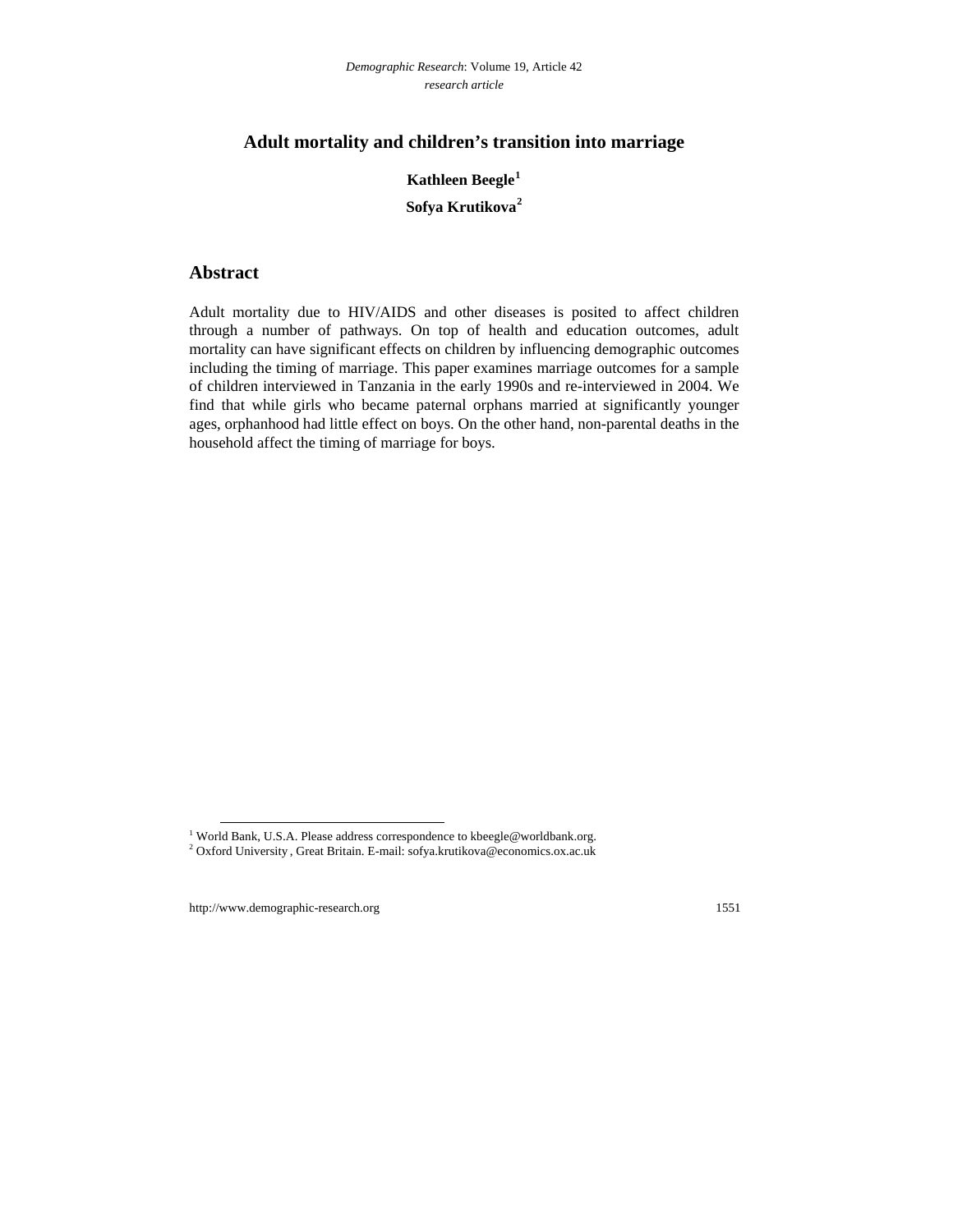## **1. Introduction**

The HIV/AIDS epidemic is expected to have profound impacts on an array of economic and demographic outcomes. Most empirical studies of the impact of high levels of adult mortality caused by HIV/AIDS and other diseases focus on economic outcomes such as poverty and human capital outcomes for orphans.<sup>[3](#page-3-0)</sup> There are, of course, other important channels through which HIV/AIDS may have long-run effects on the remaining household members, including demographic behaviors. There are fewer studies of the behavioral impact of HIV/AIDS on demographic outcomes such as fertility and marriage among surviving family members.<sup>[4](#page-3-1)</sup>, This study examines the effect of parental death or other adult deaths in households on subsequent transition into marriage. We use longitudinal data from Tanzania, with information on a cohort of children from the baseline who become young adults by 2004.

There are competing theories of the impact of HIV/AIDS on transitions into marriage. Higher prime-age adult mortality can influence marriage patterns in expectation of mortality outcomes (*ex ante*) or in response to realized illness or death of household members or parents (*ex post*). If HIV/AIDS is seen as introducing more risk, then marriage might be an *ex ante* strategy - a means of geographic diversification and risk sharing amongst household members (see the discussion in McCarthy et al., 2006; Rosenzweig and Stark, 1989). Likewise, lower life expectancy due to the epidemic might encourage people to marry at younger ages. In HIV/AIDS affected communities, marriage might be seen as a way to protect against contracting the disease.<sup>[5](#page-3-2) [6](#page-3-3)</sup> Bracher et al*.* (2003), for example, is motivated by the idea that in Malawi and elsewhere in the region marriage is increasingly believed to protect young women from HIV since it may reduce promiscuous sexual behavior, in which case women may be encouraged to marry early. In data from Malawi, Clark et al. (2007) find that about half of women (49%) and more than half of men (60%) report that women can avoid HIV through marriage. Rates are similar for reporting that men can avoid HIV through marriage (reported by 42% of women and 58% of men). In their study from northern Uganda,

<sup>&</sup>lt;sup>3</sup> See references in Beegle et al. (2006a) for poverty/income studies; see references in Foster and Williamson (2000) and Beegle et al*.* (2006c) for studies on education and health outcomes for orphans. 4

<sup>&</sup>lt;sup>4</sup> The behavioral impact on fertility could be described as an indirect effect rather than direct which constitutes biological effects of HIV and STIs on fecundity. See UN (2002) for a review of studies on the indirect effect often drawing on focus group discussions; also see Taiwo (2006) who examines the impact of orphan fostering on fertility in Malawi and Ainsworth et al*.* (1998) who examine fertility patterns in households affected by prime-age adult deaths in Tanzania.

<sup>&</sup>lt;sup>5</sup> Contrary to this perception, it is actually unclear empirically if or how marriage protects young women from contracting AIDS. For example, Clark (2004) shows that adolescent married women in Kenya and Zambia face a higher probability of having contracted HIV than their unmarried counter-parts.

<span id="page-3-3"></span><span id="page-3-2"></span><span id="page-3-1"></span><span id="page-3-0"></span> $\delta$  High mortality rates in theory would suggest earlier marriage but for HIV specifically, it may not if the disease is linked with marriage.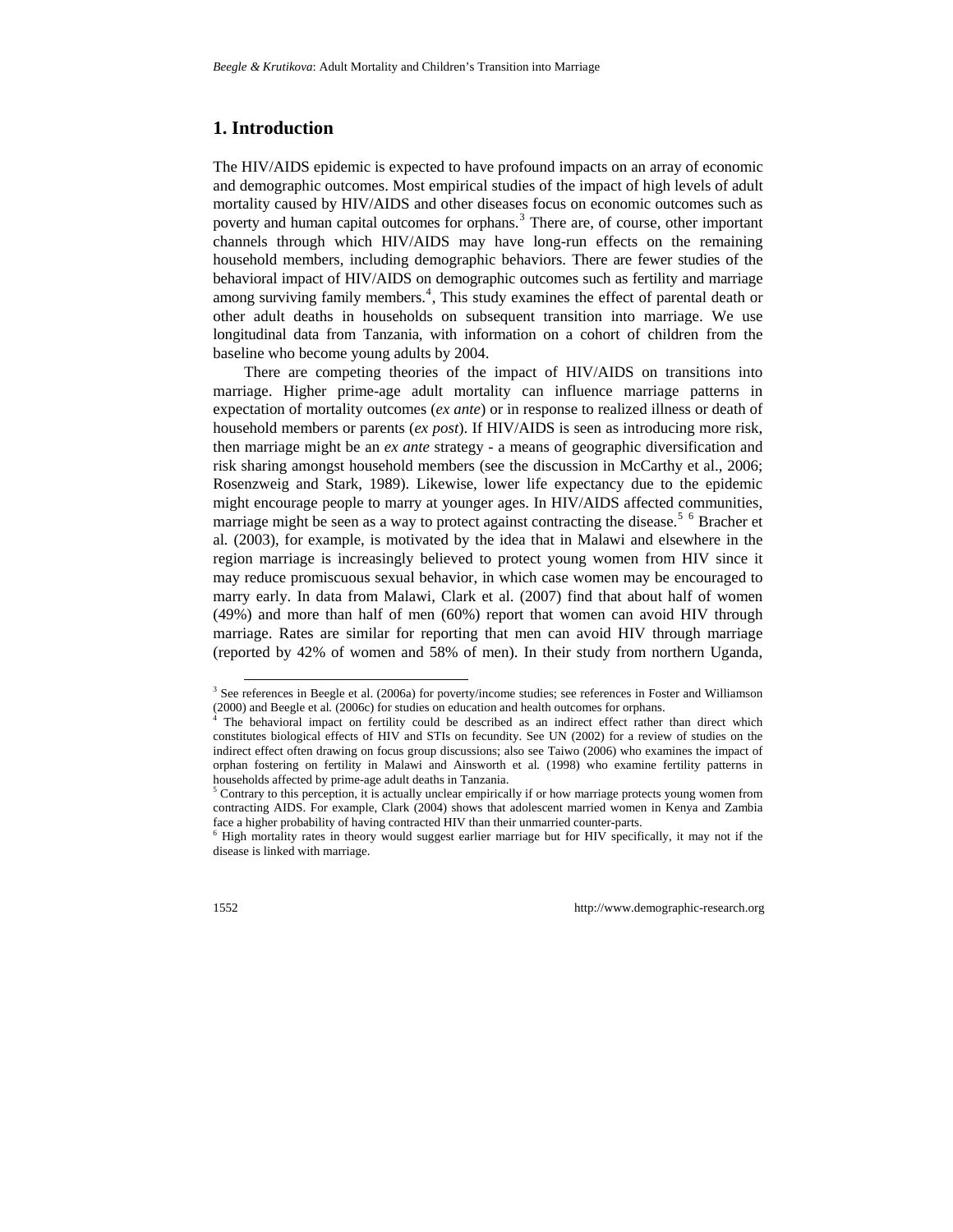Oleke et al*.* (2006) also report that respondents identified early marriage as a means of preventing infection.

In an *ex post* framework, as HIV/AIDS affects households through deaths of prime-age household members and increased orphan rates, it may affect marriage patterns. It may, for example, prompt earlier marriage among surviving young adults in instances where these deaths result in income shocks. Among young women, this could occur if they are not earning enough income to support their consumption while at the same time their marriage would contribute resources to the household.<sup>[7](#page-4-0)</sup> This is a potential impact hypothesized by Foster and Williamson (2000) in their literature review, although they cite no studies which examine this issue. This is also the trend observed by Oleke et al. (2006) in their study of determinants of orphans' wellbeing. However, they find that early marriage among female orphans is explained by the desire of the women themselves, rather than financial or other pressure from their households. They find that female orphans view marriage as an opportunity to improve their quality of life, which tends to be characterized by heavy domestic workload and dropping out of school. In contrast to this line of argument, deaths that lead to labor shortages in the household may result in delayed entry into marriage. Thus, taking a more broad view of family formation and economic crisis, there are theoretical reasons for why economic crisis may delay *and* hasten marriages, as discussed by Nobles and Buttenheim (2006) in their study of the effect of economic crisis on marriage timing in Indonesia.

While there is little evidence on the impact of adult mortality on children's family formation, there is some indirect evidence that changes in household composition are one of the responses among households to being affected by HIV/AIDS. Hosegood et al*.* (2004) use demographic surveillance data from rural South Africa and conclude that households experiencing an adult death are vulnerable to dissolution. Yamano and Jayne (2004) find that in rural households in Kenya the death of a male head of household significantly reduces the number of adult women in the household. This trend is proposed to reflect the financial stress incurred by the death, with the outmigration largely attributed to marriage. An earlier version of this work made a more direct connection with the financial gains to households from marriage of daughters; this out-migration was said to "…reflect a coping mechanism to acquire resources through bride dowries." In earlier work using the same data from Tanzania as this study (rounds 1991-1994), Ainsworth et al*.* (1995) document large changes in household composition over a two-year window observed as a consequence of an adult death in households. The nature of changes in household composition has not been studied more

<span id="page-4-0"></span> $<sup>7</sup>$  The custom in the region of study in this paper, Kagera, is for a bride price to be negotiated between the man</sup> wanting to marry and the woman's parents (or other relatives) (De Weerdt, 2001). Every first marriage is expected to have a bride price associated with it. The bride price includes the *makula* which is the main gift/transfer. In addition, the *makula* is accompanied by a long list of other gifts (to other relatives/caregivers).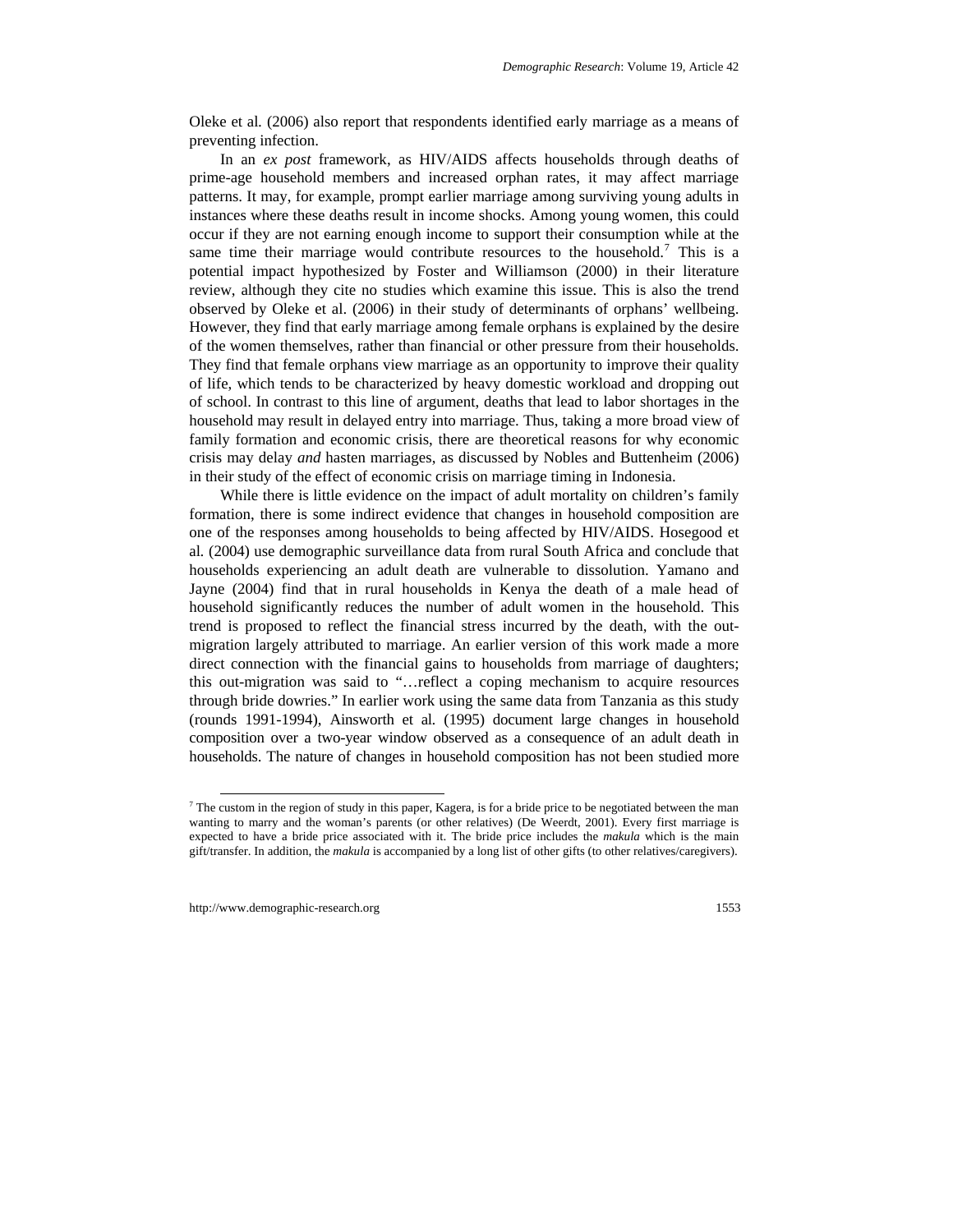specifically. For example, these changes could reflect prime-age deaths (and morbidities associated with them) causing more out or in-migration, changes in marriage patterns, differential child fostering behaviors, or other types of restructuring among extended families.<sup>[8](#page-5-0)</sup>

This study focuses on whether marriage patterns among young adults in households affected by adult mortality differ from those in unaffected households in Tanzania. Although we are not directly measuring deaths caused by HIV/AIDS, which is not ascertained in these data, we expect that a large share of parental and prime-age adult deaths that we focus on are attributed to HIV/AIDS (see Ngom and Clark, 2003). We measure whether a young person was affected by HIV/AIDS using two proxy indicators: whether a child became an orphan before age 15 (regardless of whether the parent resided with the child at time of death) and whether the child lived in a household in which a non-parent prime-age adult mortality event occurred after the baseline and before the child turned 15. Although the objective of this work is not to evaluate the outcomes that marriage yields for those who marry, the work is motivated by the perception that the age of marriage can have significant impacts on the future lives of women and their children. Marriage at a younger age increases health risks for women, as well as potentially resulting in "worse" marriage matches. Younger mothers are more likely to suffer from micronutrient deficiencies and be unaware of the health risks associated with pregnancy; they are also more likely to have children soon after marriage which increases the risk of maternal and infant mortality (World Bank, 2007). Younger ages at first marriage may also be associated with curtailed education among girls, although it is difficult to ascertain the causality. Further, a younger bride may be less able to assert power and authority in her marriage especially given that women marry men who are on average several years older. These are points also made by Mensch et al. (2005) in their global study of trends in age at first marriage.

## **2. Empirical strategy and data**

Our empirical strategy is to examine the propensity for young adults to be married as a result of a mortality event in their household, conditional on a set of background (premarital) conditions. Our data, discussed below, contain a sample of individuals who are children in 1991-1994 and who are re-interviewed as young adults in 2004 (women 17- 23 years and men 20-28 years). We use these data to estimate the effect of adult

<span id="page-5-0"></span><sup>&</sup>lt;sup>8</sup> In-migration might actually be the AIDS-affected person. In the 4 rounds of baseline data used in this study, about one-third of prime-age deaths in the baseline survey reflect adult members moving into households less than 6 months before dying.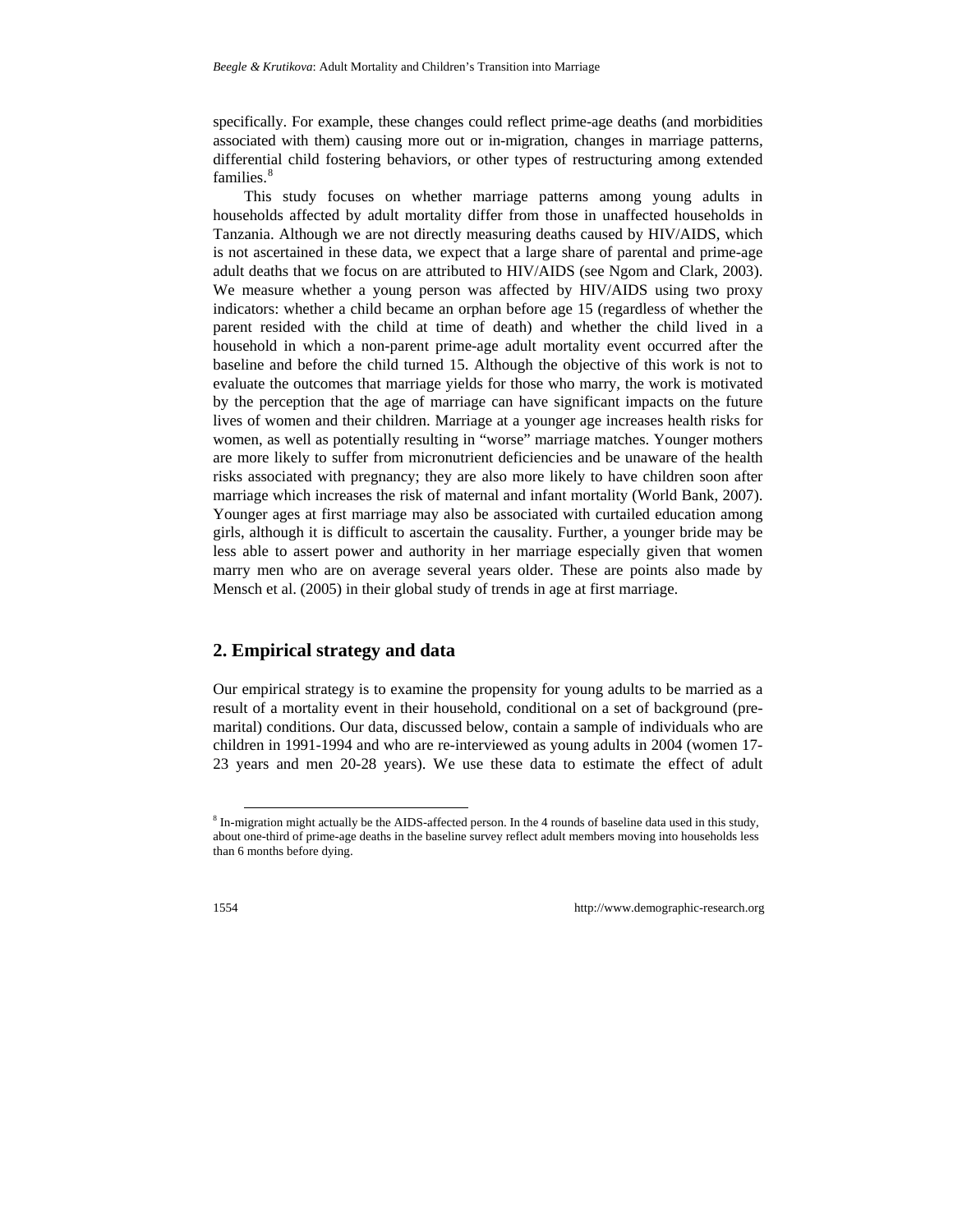mortality on probability that an individual is married by 2004 using the following basic specification:

$$
Y_{ijt+s} = \partial_y + \alpha_1 X_{jt} + \alpha_2 I_{ijt} + \alpha_3 orphan_{ijt+s} + \alpha_4 prime death_{ijt+s} + \varepsilon_{ijt+s}
$$
 (1)

where subscripts index individuals (*i*), households (*j*), time of first KHDS interview (*t*), and number of years between baseline interview and last interview (*s*) (which, in our data, is 10-13 years depending on the round in which the child was interviewed last at baseline). *Y* is an indicator for having ever been married; for most of the sample, this variable captures the marital status in 2004 as few are divorced or widowed. Since marriage is universal in Tanzania, we interpret the probability of being married in 2004 as reflecting the probability of earlier marriage. We use an indicator for ever married rather than age at first marriage, which would allow for a more refined estimation, because we do not have this information. *X* and *I* contain sets of controls for household and individual characteristics, respectively, from baseline. The former includes age, sex and education of the household head, log of expenditure per capita, permanent flooring in the dwelling, and non-farm household. Individual characteristics include age, age squared, an indicator for being in school, and indicators for father and for mother residing in household with the child.

Orphan status (*orphan*) captures the event of being orphaned prior to age 15. It is separated into being a maternal and paternal orphan.<sup>[9](#page-6-0)</sup> Finally, our indicator for nonparent adult mortality *(primedeath)* represents the prime-age (15-49 years) adult death of a household member, excluding parents, which occurred before the child turned 15. Prime age deaths are split into female and male deaths. Since the economic and social roles of men and women can differ, the gender of the deceased can imply different impacts on children.

We also include district fixed-effects  $(\partial_{\nu})$  for the district in which the child resided at baseline; as noted above, by 2004, some children had relocated to new communities which could be as far away as Dar es Salaam. This basic specification is later augmented to include interactions of *orphan* and *primedeath* with a set of individual and household characteristics from baseline.

If adult mortality was a random event to which all children were at equal risk, it would be sufficient to know if deaths occurred during childhood and subsequent marital

<span id="page-6-0"></span><sup>&</sup>lt;sup>9</sup> There are few double orphans in the sample and generally there is no additional impact of being a double orphan on the probability of being married in 2004, beyond the additive effect of the maternal and paternal coefficients. Therefore, an indicator for becoming a double orphan by age 15 years was omitted from the final estimations presented here. Likewise, for children who both become orphaned and experience a prime-age death in the household, there could be an additional effect. However, less than 5 percent of children experience both events so we exclude this interactive effect in our estimation.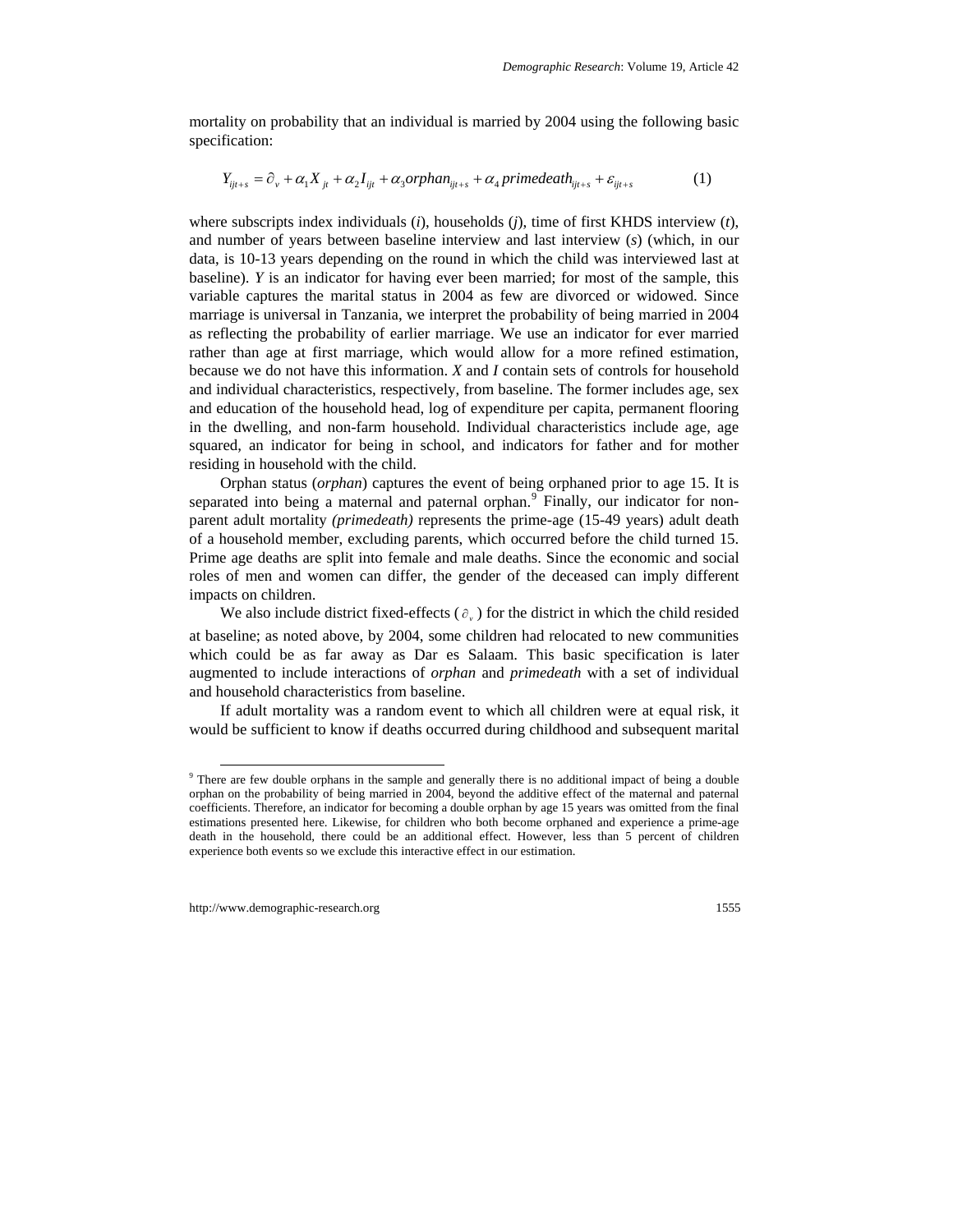outcomes in young adulthood. However, specifically because prime-age deaths are premature and are associated with specific behaviors and risk factors, it is possible that there is some "family" effect which influences both the marital outcomes for children and probability of early adult mortality (de Walque, 2006). Specification (1) partially addresses this concern by including a set of baseline characteristics (X) which capture socioeconomic conditions of households in which children reside when young, before deaths occur. Still, there may exist unobserved persistent features of families which are correlated with both early marriage of children and higher mortality probability. As a second attempt to address this endogeneity concern, we will also examine the probability of being married at baseline among young adults as a function of *future*  mortality outcomes to test for these unobservable features.

The data for this study are drawn from a 13-year longitudinal study of people originally residing in the Kagera region of Tanzania in 1991. The Kagera Region of Tanzania is located on the western shore of Lake Victoria, bordering Uganda to the north and Rwanda and Burundi to the west. The population (1.3 million in 1988, about 2 million in 2004) is overwhelmingly rural and primarily engaged in producing bananas and coffee in the northern districts and rain-fed annual crops (maize, sorghum, cotton) in the southern districts. The Kagera Health and Development Survey (KHDS) is a longitudinal socioeconomic survey conducted from September 1991 to January 1994 covering the entire Kagera region (see World Bank, 2004, and http://www.worldbank.org/lsms/) and a follow-up round in 2004 to re-interview all surviving respondents. Because adult mortality of the working age population (15-50) is a relatively rare event and HIV/AIDS was unevenly distributed in Kagera, the KHDS household sample was originally stratified based on the agro-climatic features of the region, levels of adult mortality from the 1988 Census (including both high and low mortality areas), and household-level indicators thought to be predictive of elevated adult illness or mortality. This was done in order to capture a higher percentage of households with a death during the panel 1991-1994 while retaining a control group of households without a death. As a result of the sampling scheme, orphan rates in the KHDS 1991-1994 are more than twice as high as would be observed in a non-stratified random sample although by 2004 rates look close to the population estimates.<sup>[10](#page-7-0)</sup>

<span id="page-7-0"></span> $10$  It is interesting to note that the KHDS 2004 sample is remarkably similar to a random sample of households from Kagera, despite the fact that the baseline sample was not a simple random sample and given the (moderate) attrition since the baseline. The households in the KHDS 2004 had similar characteristics to the CWIQ survey in 2004 (including characteristics such as: household size, female headship, head's education, head's age, land holdings, livestock holdings, and dwelling characteristics) (see CWIQ results in Krutikov and De Weerdt, 2004). Among children under 18 years, 14% in the KHDS 2004 are single or double-parent orphans and 63% of children were living with both parents. These numbers are strikingly close to results from the DHS 2003. DHS 2003 survey found that 11% of the children under 18 years old in Kagera had lost one or both parents (the number equal to rate in the Tanzanian national sample). In the DHS, 60% of children in Kagera who were under 18 years of age live with both parents.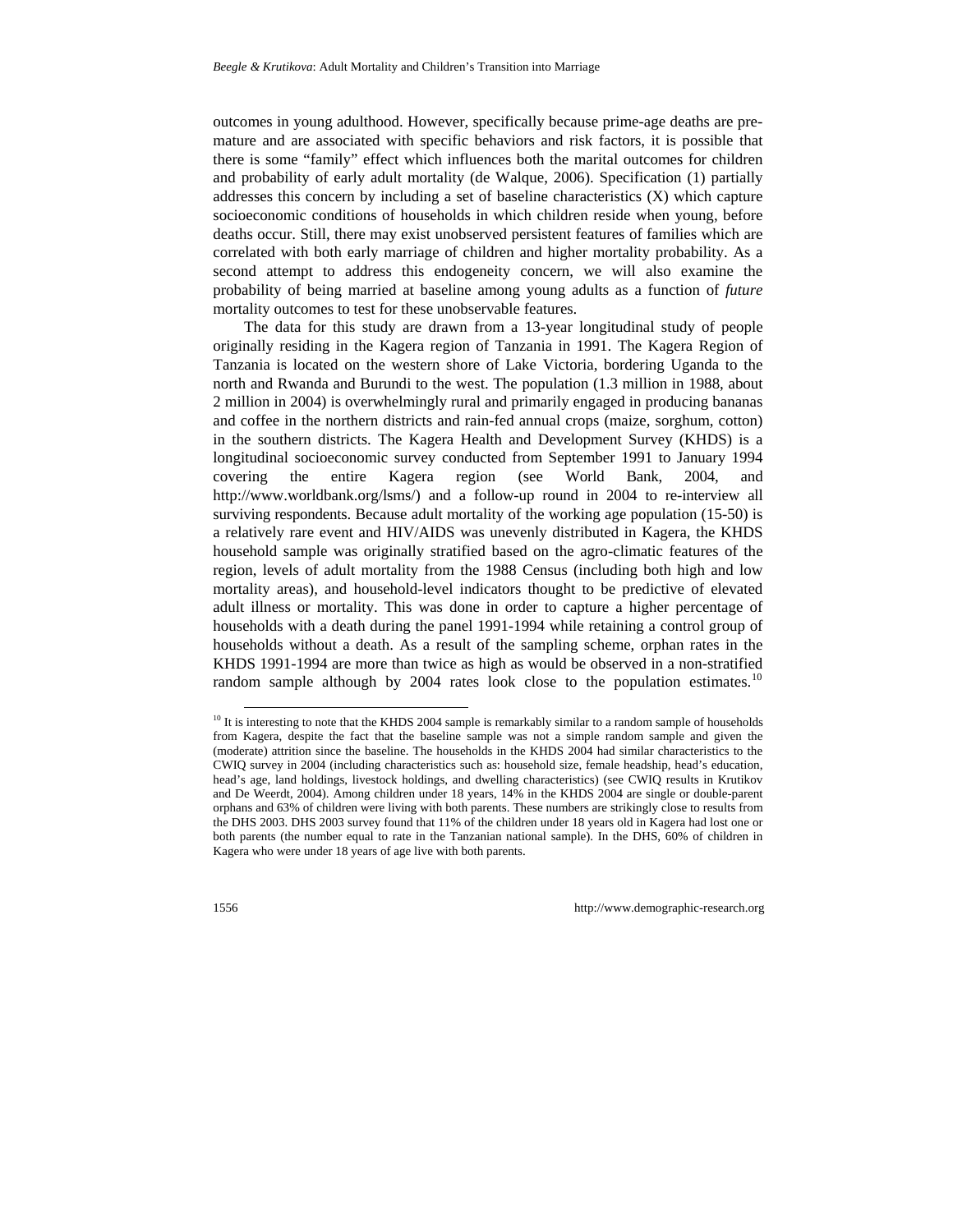Households are defined as groups of individuals who normally take their meals together and sleep in the same dwelling, with the exception of household heads who can be absent. The membership of households and headship was defined by the respondents themselves.

The goal of the KHDS 2004 was to re-interview the sample of about 6,200 respondents from the 1991-1994 survey (which excludes 169 individuals who died over the course of the baseline rounds) (Beegle et al*.,* 2006b). Considerable effort was made to track surviving respondents to their current location, be it in the same community (typically a village), a nearby community, within the region, or even outside the region. This is an important feature since the event being studied, marriage, is often (almost always) associated with the young person moving out of the dwelling they occupied prior to marriage.<sup>[11](#page-8-0)</sup> Among the surviving children in the two gender-based age groups used here, 77 percent were located and re-interviewed, 5 percent had died and 18 percent were not located in 2004. Of those reinterviewed, 46 percent were residing outside of the baseline community. Without making an effort to track individuals who left the village, therefore, the re-contact rate would have fallen to 54 percent of the surviving children. Despite the low rate of attrition, however, it remains a concern. While attrition linked to unobservables cannot be addressed using this data set, as proposed in Fitzgerald et al. (1998), the possibility of attrition linked to observables is explored by estimating a weighted version of the main specification; the weights are the inverse of the predicted probability of a child from the baseline remaining in the sample.

For this study, the subsample of interest is the group of young people who are of pre-marital age at baseline and are age-eligible for marriage by 2004. Fifteen years is the upper-bound not only for being considered of pre-marital age, but also the cut-off for defining someone as an orphan or experiencing a death of a household member. The cut-off of 15 years to define orphanhood is consistent with much of the literature in this area, although some more recent work extends the age cut-off to 18 years (see UNAIDS, 2004). The lower age bound for being in the sample are those children in the baseline who would be of marrying age by 2004. The main sample therefore consists of children ages 4-15 at baseline; by 2004, these children were between the ages of 17 and 28 -- meaning that they had all moved into "marrying" ages between the baseline and

<span id="page-8-0"></span> $11$  The success of panel surveys is often measured in terms of re-contact of households, rather than individuals therein. By this measure, excluding households in which all previous members are deceased (17 households with 31 people), the KHDS 2004 survey re-contacted 93% of the baseline households (835 out of 895 households). This is an excellent rate of re-contact compared to panel surveys in low-income countries *and* high-income countries. The KHDS panel has an attrition rate that is much lower than that of other well-known panel survey summarized in Alderman et al. (2001). Notably, most of the surveys in Alderman et al*.* cover considerably shorter time periods (2 - 5 years). Refusals in the KHDS were relatively uncommon; the main reason for not re-interviewing surviving panel respondents was failure to locate the respondent.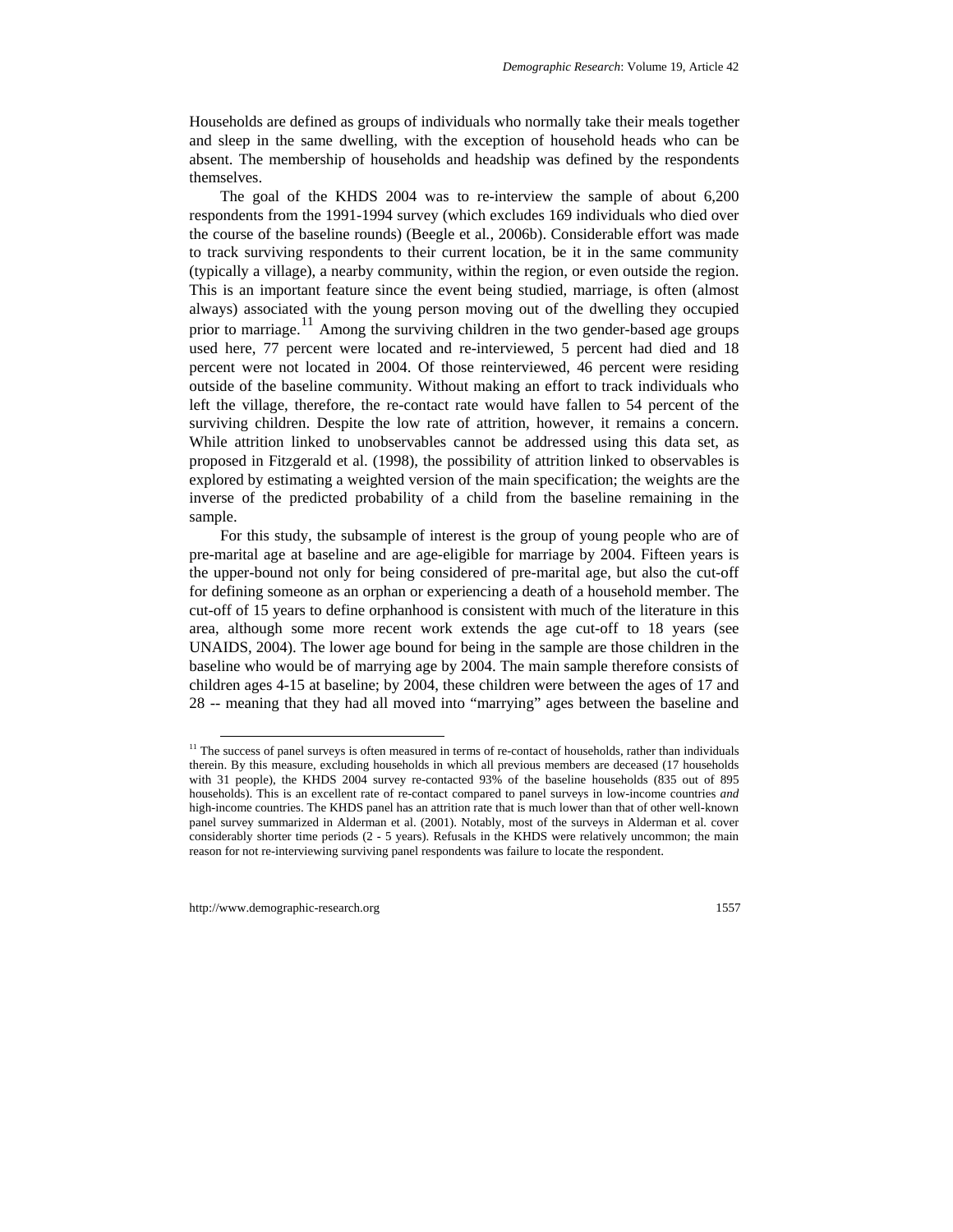follow-up. We use different age ranges for men and women to reflect marriage patterns in Tanzania. We censor the ages for the sample of women to age 23 because after age 23 only a very small proportion of women have never married.<sup>[12](#page-9-0)</sup> Among men, on the other hand, roughly 2 percent were married at the age of 18 (NBS, 2005); this is also consistent with the findings in the KHDS data. Therefore, the sample of men in this study consists of those between the ages of 20 and 28 in 2004. Marriage in this setting is a partnership recognized by families and communities, regardless of explicit legal or religious sanction at the onset. In fact, according to the Law of Marriage Act of Tanzania, after two years of cohabitation as a couple, a man and a woman are considered to be legally married (Rwezaura, 1998).

We have two proxy measures for being affected by HIV/AIDS after the baseline round: being orphaned and having experienced a prime-age death (ages 15-49) of an individual in the household who is not the parent. The latter group is not necessarily determined randomly since individuals choose in which households to reside (similar to the choice to foster a child in or out). Still, these adults are close relatives of the sample of children. We would ideally have some information on the determinants of coresiding non-parental adults, such as whether it is low (high) income adults with whom these children co-reside; this might enable us to nuance the interpretation of our estimates. With exception of the limited subset of adults who moved between baseline rounds, for the majority of adults, we cannot identify the pattern of household formation. They may have moved into the household with the child, or the child (and his/her parent(s)) could have moved in with this adult. Our set of household characteristics is, in turn, determined by this membership pattern.

We will focus on the sub-sample of children who were not orphaned at baseline. Children orphaned at baseline are excluded since we do not have data on preorphanhood characteristics of these children. These are characteristics which may be correlated with current orphanhood status the omission of which is likely to lead to endogeneity and omitted variable bias; this is the standard problem encountered by studies which only use cross-sectional data to evaluate the impact of orphanhood. We then assess the impact of orphanhood and deaths of prime-age household members between 1991-94 and 2004 on the probability of being married by 2004, controlling for child and household characteristics at baseline.

Among the sample of non-orphans at baseline, 22 percent became orphaned before the age of 15 (Table 1). Most of these are single-parent orphans; only 3 percent of the sample experienced the death of both parents before they were 15 years old. Fewer children experienced the second type of mortality shock – a non-parent, adult mortality

<span id="page-9-0"></span> $12$  Nationally, the median age at marriage in rural Tanzania is 18 for women and 24 for men (NBS, 2005). More than 87% of women ages 25-29 were married by age 25. Among men, this statistic is 63%. Less than 5% of women 15-19 years were married by age 15.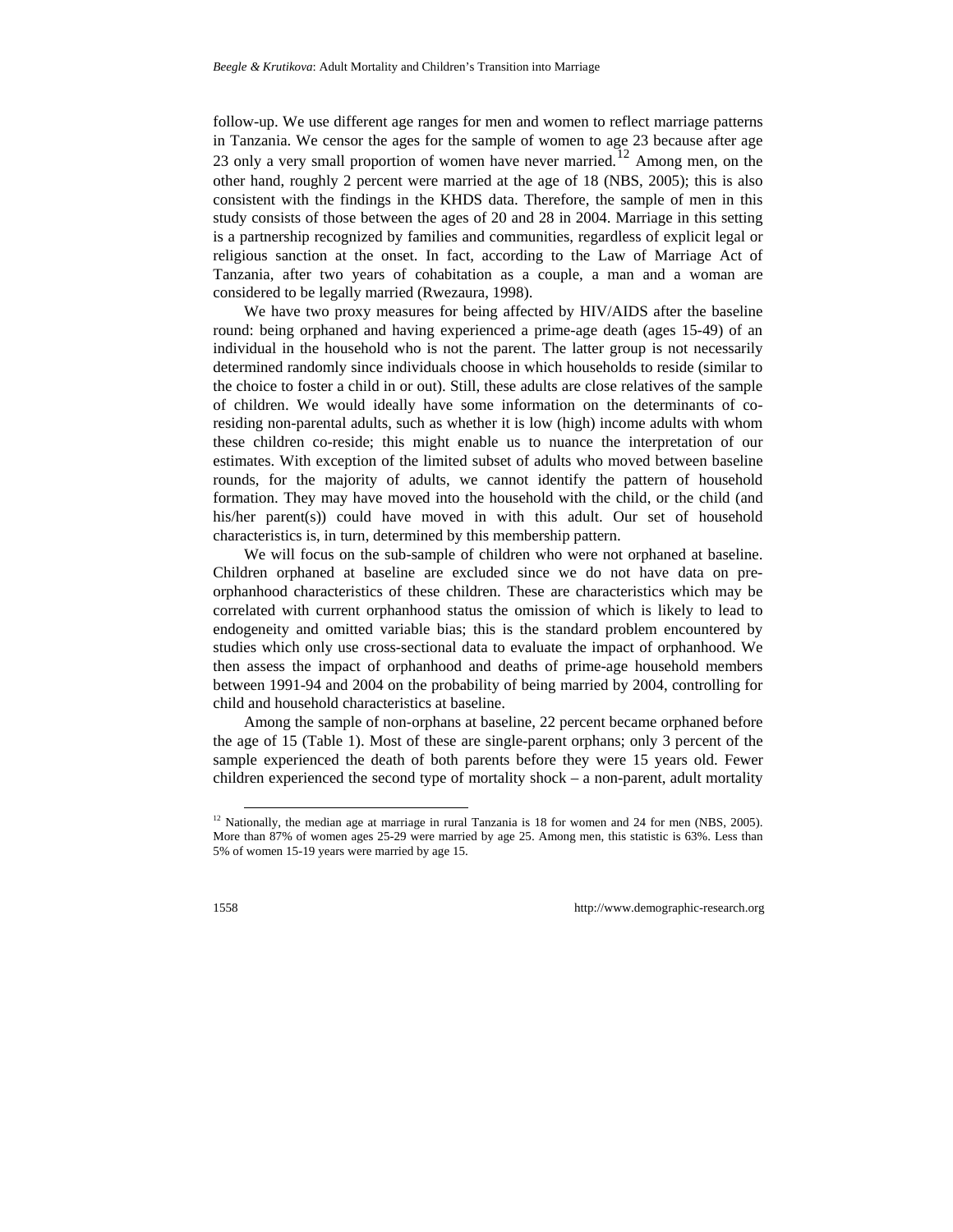event - than a parental death; 13 percent experienced the death of a prime-age adult before the age of 15, of which 7 percent suffered the death of an adult male and 7 percent suffered that of an adult female. Overall, 30 percent of the sample of children experienced at least one of these four mortality shocks; 9 percent suffered more than one of these four mortality shocks.

|                                                               | All  |        | Women<br>(17-23 in 2004) |        | Men<br>(20-28 in 2004) |        |
|---------------------------------------------------------------|------|--------|--------------------------|--------|------------------------|--------|
|                                                               | Mean | s.d.   | Mean                     | s.d.   | Mean                   | s.d.   |
| Outcome (2004)                                                |      |        |                          |        |                        |        |
| Married $\mathcal V$                                          | 0.48 | (0.50) | 0.53                     | (0.50) | 0.43                   | (0.50) |
| Adult mortality in household after baseline and before age 15 |      |        |                          |        |                        |        |
| Male prime-age adult died (excluding father) $\gamma$         | 0.07 | (0.26) | 0.09                     | (0.28) | 0.06                   | (0.23) |
| Female prime-age adult died (excluding mother) $\gamma$       | 0.07 | (0.26) | 0.09                     | (0.29) | 0.06                   | (0.23) |
| Orphanhood events after baseline and before age 15            |      |        |                          |        |                        |        |
| Father died $\gamma$                                          | 0.17 | (0.38) | 0.25                     | (0.44) | 0.10                   | (0.30) |
| Mother died $\gamma$                                          | 0.08 | (0.28) | 0.11                     | (0.32) | 0.06                   | (0.24) |
| Baseline variables (1991-1994)                                |      |        |                          |        |                        |        |
| Household head has at least primary education <sup>T</sup>    | 0.28 | (0.45) | 0.28                     | (0.45) | 0.28                   | (0.45) |
| Household head is male $\gamma$                               | 0.87 | (0.34) | 0.85                     | (0.36) | 0.89                   | (0.31) |
| Age of household head                                         | 51.1 | (14.0) | 49.7                     | (13.7) | 52.3                   | (14.1) |
| Log of expenditure per capita                                 | 11.3 | (2.3)  | 11.5                     | (1.9)  | 11.2                   | (2.6)  |
| Permanent flooring in dwelling $\gamma$                       | 0.15 | (0.36) | 0.14                     | (0.35) | 0.15                   | (0.36) |
| Non-farm household $\gamma$                                   | 0.25 | (0.43) | 0.25                     | (0.43) | 0.25                   | (0.44) |
| Father lives in household $\gamma$                            | 0.73 | (0.44) | 0.72                     | (0.45) | 0.75                   | (0.44) |
| Mother lives in household $\gamma$                            | 0.77 | (0.42) | 0.78                     | (0.42) | 0.77                   | (0.42) |
| Number of observations                                        |      | 683    | 320                      |        |                        | 363    |

#### **Table 1: Summary statistics**

Notes: Sample excludes respondents who were one or two parent orphans at baseline. All observations were no older than 15 at baseline and unmarried. All covariates in table are binary indicators (1 if true, else 0). Log of expenditure per capita is the annual level of household consumption expenditure in 2004 Tanzania shilling prices.  $\degree$  indicates binary (0/1) variables.

Table 1 presents the set of control variables which includes, among others, indicators for wealth/poverty status (head's education, per capita expenditure, flooring material). Even when parents are alive, children do not necessarily reside with them. As is the case in other Sub-Saharan countries, the rate of fostering of children is high in Tanzania; while fostering is associated with orphanhood, many non-orphaned children are not residing with one or both surviving parents. A quarter of the children in the sample were not residing with their father or not residing with their mother at baseline. About 16 percent of children did not reside with either parent at baseline. Of these, 61 percent and 9 percent were grandchildren and nieces/nephews of the household head. The others were related to the household head with exception of two children who were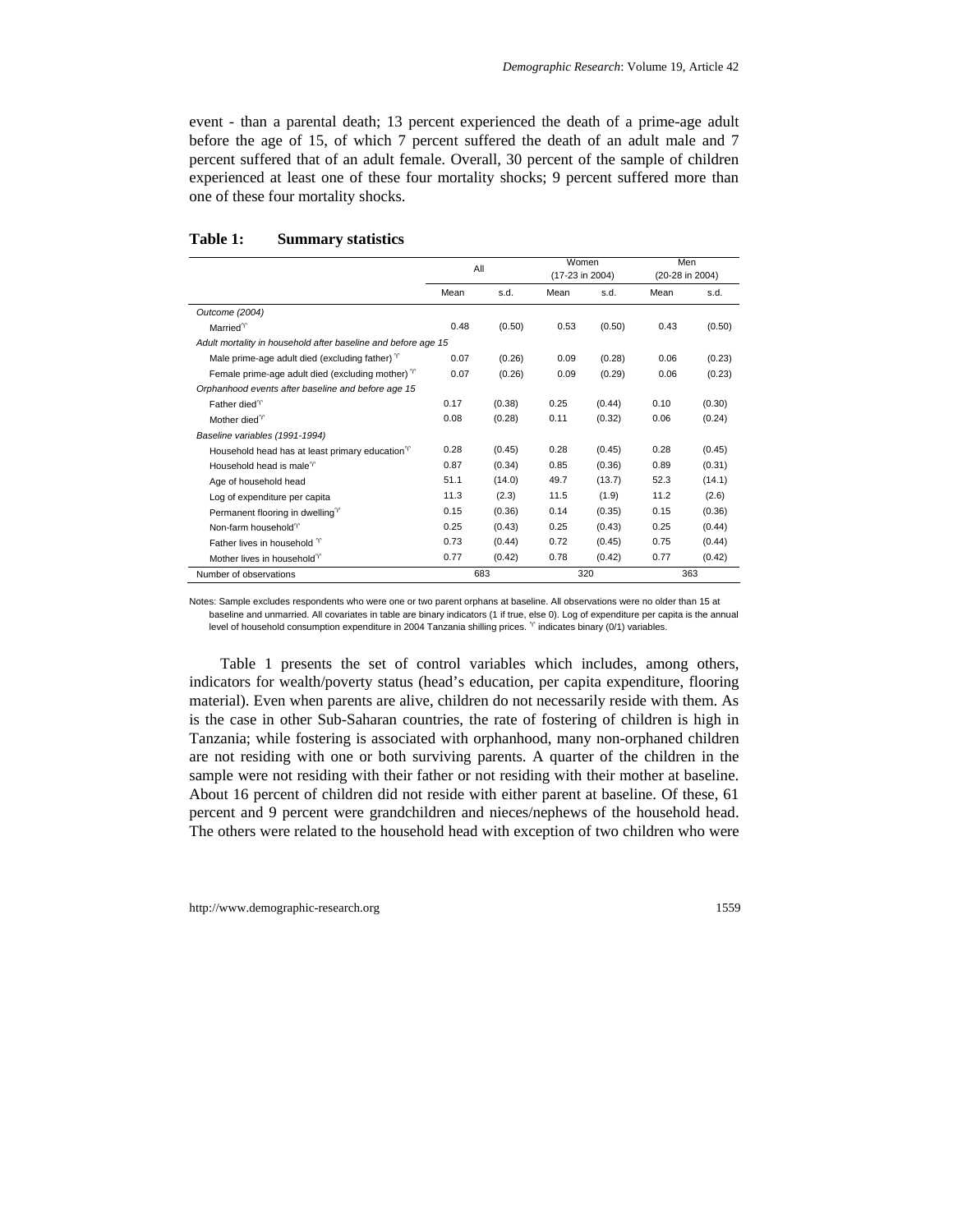non-relatives. Fostering prior to parental death could potentially reflect a strategic decision on the part of families. However, taking into consideration that an average length of illness before adult deaths is reported at about one year and the large span of the panel survey, we suspect that baseline fostering does not reflect *ex ante* adjustments in living arrangements in expectation of a death. Nevertheless, fostering status of the children (all of whom are non-orphans at baseline by sample definition) is included as one of the controls for baseline individual characteristics. More than two-thirds of children (71%) co-resided with a non-parent adult age 16 or over at baseline. Most (60%) of these non-parental adults are siblings, and the remainder are mostly aunts/uncles or cousins of the child.

## **3. Results**

The main findings are presented in Table 2. The first column shows the results for the whole sample; the sample is then split by gender in the second and third columns. The results presented are the marginal effects estimated from Probit models. They can be interpreted as the percentage point change in the probability of being married in 2004 for a one unit change in the independent variable. Overall, while neither the death of a prime-age male household member nor parental death appear to have any affect on the probability of early marriage for the whole sample, female death reduces this probability by 14 percentage points. However, results presented in columns 2 & 3 reveal a very different pattern when the sample is split by gender. The loss of a father before the age of 15, results in a 13 percentage point increase in the probability of being married among women age 17-23. This effect is both extremely large and statistically significant. At the mean, this translates into a 25 percent increase in marriage probability. In contrast, neither paternal nor maternal orphanhood have any impact on transition into marriage among men. For men, marriage probability responds to the death of non-parental adult females in the household; men have a higher probability of postponing marriage in this instance. The probability of marriage declines by a large and significant amount of 31 percentage points.

Among other covariates, there is some indication that marriage among young women from wealthier households is delayed compared to their less-wealthy counterparts, where wealth is measure by presence of permanent flooring in the dwelling. While there is no significant relationship between wealth and probability of marriage among men, those from male-headed households are less likely to be married by 2004 (significant at 10.6%).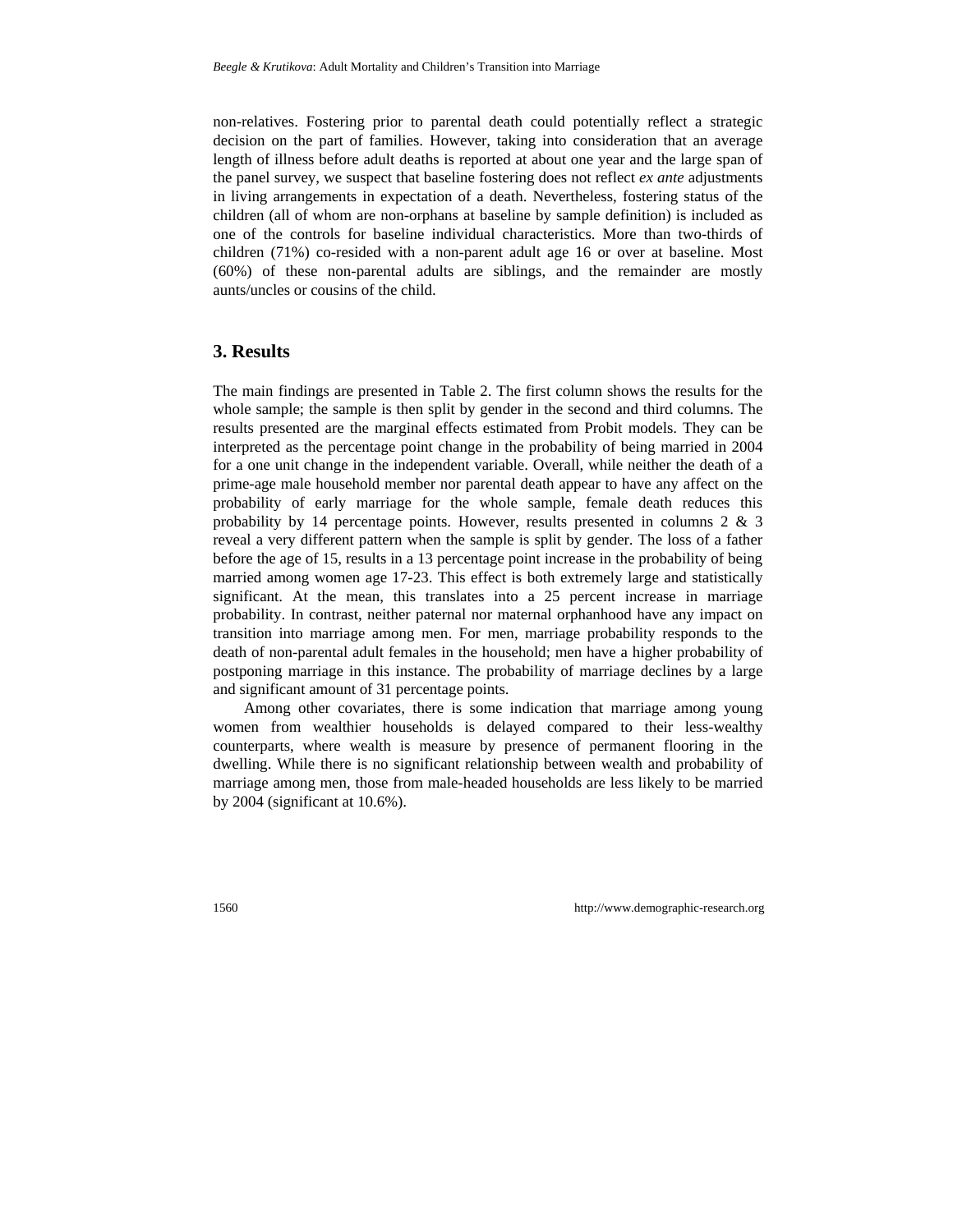|                                     | (1)         | (2)             | (3)             |
|-------------------------------------|-------------|-----------------|-----------------|
|                                     | All         | Women           | Men             |
|                                     |             | (17-23 in 2004) | (20-28 in 2004) |
| Male prime-age adult died           | $-0.042$    | $-0.113$        | 0.058           |
|                                     | (0.088)     | (0.128)         | (0.121)         |
| Female prime-age adult died         | $-0.139*$   | $-0.064$        | $-0.308***$     |
|                                     | (0.080)     | (0.121)         | (0.088)         |
| Father died                         | 0.071       | $0.126*$        | $-0.005$        |
|                                     | (0.061)     | (0.076)         | (0.110)         |
| Mother died                         | 0.016       | 0.020           | $-0.021$        |
|                                     | (0.076)     | (0.101)         | (0.129)         |
| Male                                | $-0.501***$ |                 |                 |
|                                     | (0.049)     |                 |                 |
| Baseline characteristics            |             |                 |                 |
| Head has at least primary schooling | $-0.029$    | $-0.131$        | 0.036           |
|                                     | (0.054)     | (0.081)         | (0.075)         |
| Head male                           | $-0.093$    | 0.002           | $-0.170$        |
|                                     | (0.074)     | (0.114)         | (0.105)         |
| Age of household head               | $-0.003$    | $-0.005*$       | $-0.002$        |
|                                     | (0.002)     | (0.003)         | (0.002)         |
| Log of expenditure per capita       | 0.014       | 0.005           | 0.002           |
|                                     | (0.047)     | (0.070)         | (0.066)         |
| Permanent flooring in dwelling      | $-0.160***$ | $-0.196**$      | $-0.106$        |
|                                     | (0.061)     | (0.095)         | (0.082)         |
| Non-farm household                  | $-0.031$    | $-0.008$        | $-0.037$        |
|                                     | (0.057)     | (0.088)         | (0.074)         |
| Father lives in household           | 0.049       | 0.003           | 0.078           |
|                                     | (0.066)     | (0.102)         | (0.087)         |
| Mother lives in household           | $-0.003$    | $-0.001$        | $-0.032$        |
|                                     | (0.062)     | (0.089)         | (0.091)         |
| <b>Observations</b>                 | 683         | 320             | 363             |
| Pseudo R-squared                    | 0.198       | 0.233           | 0.209           |

#### **Table 2: The effect of orphanhood on probability of marriage by 2004 (Dependent variable: ever married)**

Notes: Results reported are marginal effects estimated using a Probit. Robust standard errors in brackets. \* significant at 10%; \*\* significant at 5%; \*\*\* significant at 1%. Includes controls for age and age squared, district fixed effects and whether child was in school at baseline.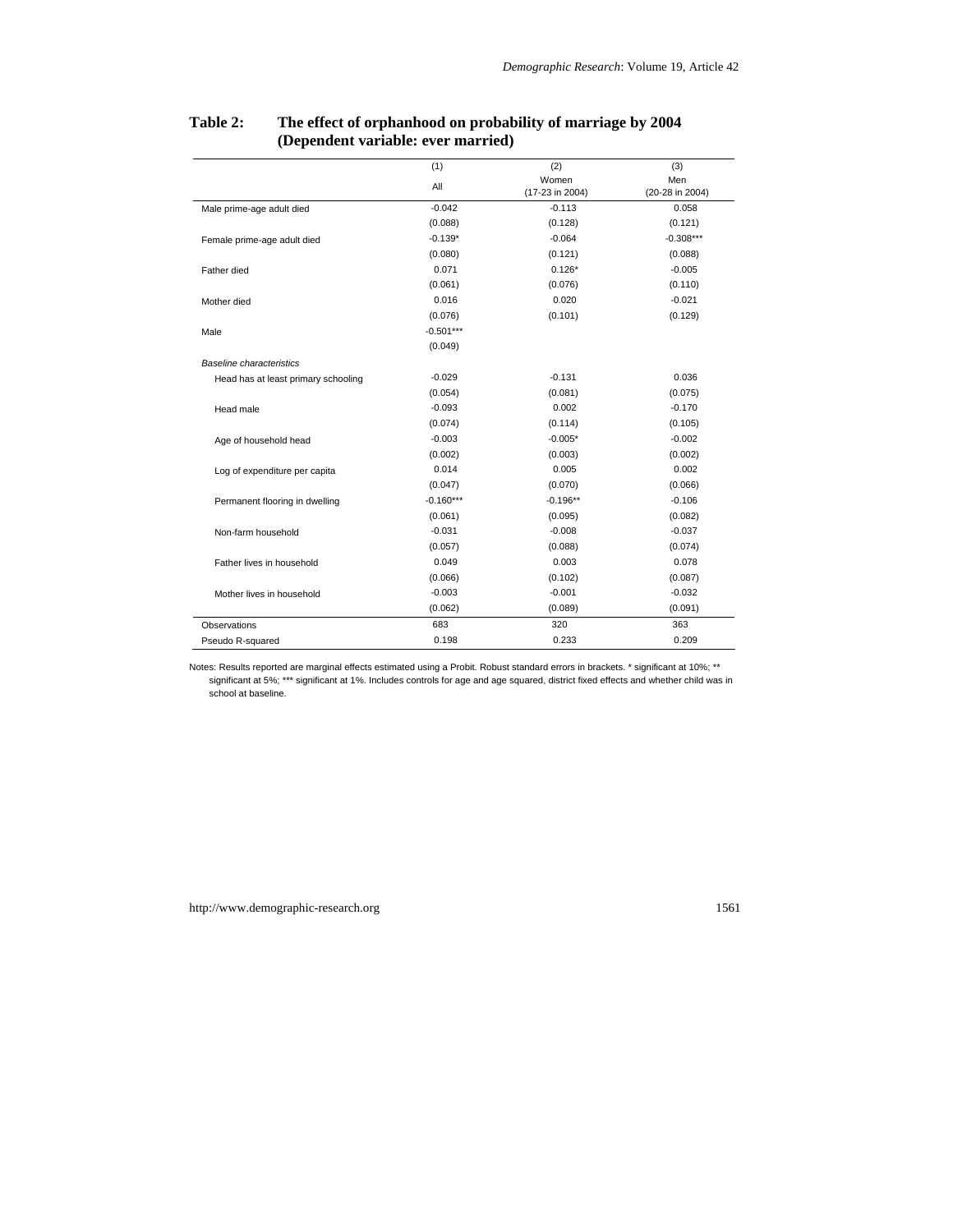|                                        | (1)      | (2)      | (3)      |
|----------------------------------------|----------|----------|----------|
| Male prime-age adult died              | $-0.121$ | $-0.094$ | $-0.113$ |
|                                        | (0.128)  | (0.142)  | (0.144)  |
| Female prime-age adult died            | $-0.061$ | $-0.054$ | 0.028    |
|                                        | (0.121)  | (0.153)  | (0.159)  |
| Father died                            | $0.174*$ | $0.139*$ | $0.178*$ |
|                                        | (0.098)  | (0.083)  | (0.097)  |
| Mother died                            | $-0.020$ | 0.031    | $-0.141$ |
|                                        | (0.182)  | (0.120)  | (0.166)  |
| <b>Interactions</b>                    |          |          |          |
| Father died & in school                | $-0.086$ |          |          |
|                                        | (0.128)  |          |          |
| Mother died & in school                | 0.050    |          |          |
|                                        | (0.207)  |          |          |
| Father died & non-farm household       |          | $-0.102$ |          |
|                                        |          | (0.187)  |          |
| Mother died & non-farm household       |          | $-0.047$ |          |
|                                        |          | (0.220)  |          |
| Male adult died & non-farm household   |          | $-0.179$ |          |
|                                        |          | (0.340)  |          |
| Female adult died & non-farm household |          | 0.055    |          |
|                                        |          | (0.242)  |          |
| Father died & rich household           |          |          | $-0.090$ |
|                                        |          |          | (0.137)  |
| Mother died & rich household           |          |          | 0.268    |
|                                        |          |          | (0.166)  |
| Male adult died & rich household       |          |          | $-0.039$ |
|                                        |          |          | (0.257)  |
| Female adult died & rich household     |          |          | $-0.170$ |
|                                        |          |          | (0.131)  |
| Chi-squared tests: probability value   |          |          |          |
| Father died plus interaction = $0$     | 0.34     | 0.82     | 0.40     |
| Mother died plus interaction $= 0$     | 0.80     | 0.93     | 0.27     |
| Observations                           | 320      | 320      | 320      |
| R-squared                              | 0.234    | 0.234    | 0.239    |

#### **Table 3: The effect of orphanhood on probability of marriage by 2004 with interactions, women (Dependent variable: ever married)**

Notes: Results reported are marginal effects estimated using a Probit. Robust standard errors in brackets. \* significant at 10%; \*\* significant at 5%; \*\*\* significant at 1%. Includes controls for age and age squared, district fixed effects, whether child was in school at baseline and baseline characteristics in Table 2 (head's education, sex, and age; log PCE; flooring material; non-farm status of household; father/mother living in household.). Column 1 includes indicator for being in school at baseline.

Tables 3 and 4 explore the effects of orphanhood and the death of a prime age household member by specific individual and household characteristics for the samples of women and men, respectively. The additional variables include an indicator for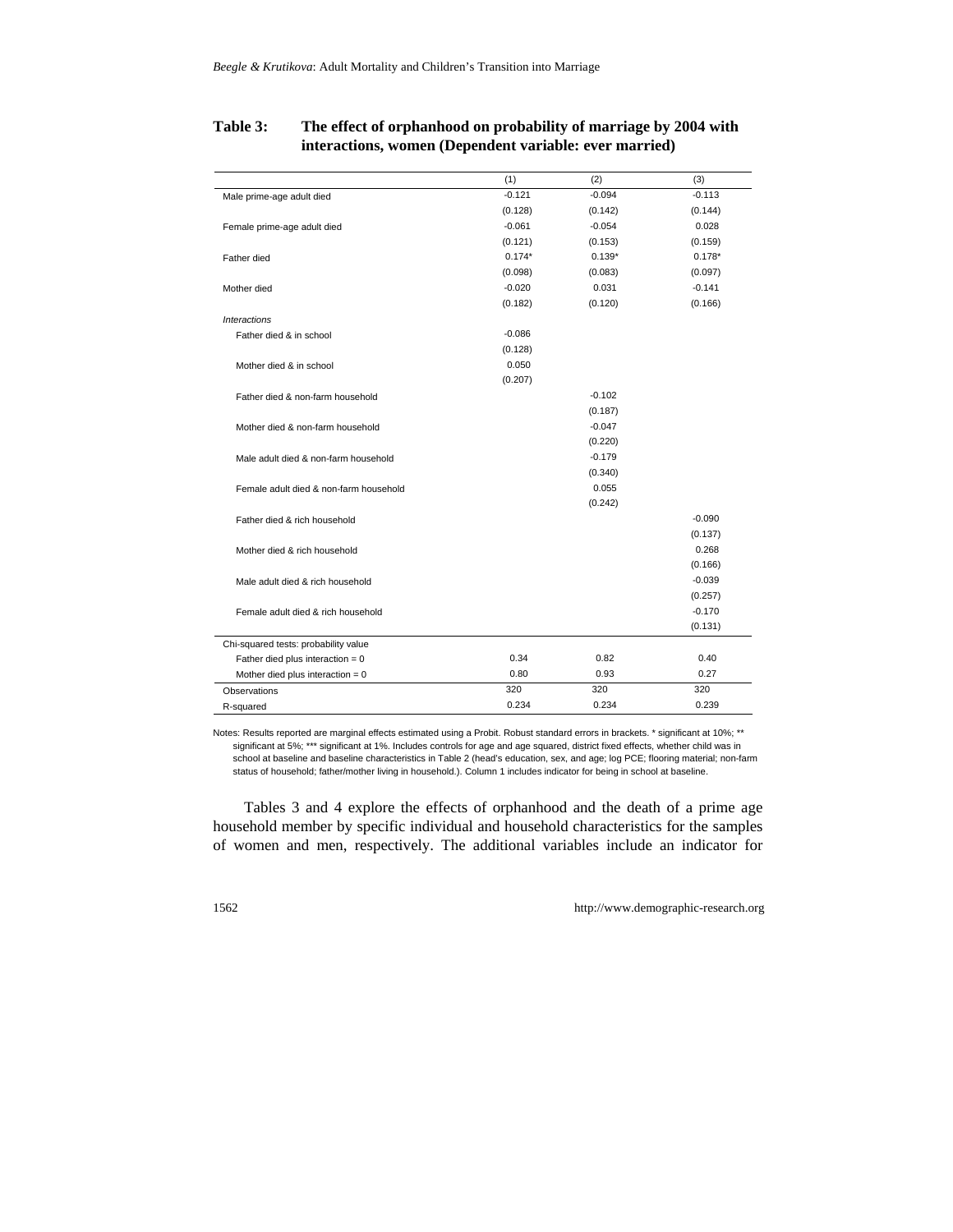whether the child was in school at baseline, and interactions of orphanhood with two household characteristics from baseline: the head was employed in non-farming and the household had per capita consumption above the median.<sup>[13](#page-14-0)</sup> Because of the low frequency of our variables of interest (mortality shock), we are careful in our interpretation of the interactions where means are, of course, smaller.

|                                        | (1)         | (2)         | (3)         |
|----------------------------------------|-------------|-------------|-------------|
| Male prime-age adult died              | 0.059       | 0.074       | 0.063       |
|                                        | (0.122)     | (0.138)     | (0.150)     |
| Female prime-age adult died            | $-0.307***$ | $-0.369***$ | $-0.344***$ |
|                                        | (0.088)     | (0.078)     | (0.099)     |
| Father died                            | $-0.052$    | 0.111       | 0.040       |
|                                        | (0.170)     | (0.136)     | (0.146)     |
| Mother died                            | $-0.097$    | 0.103       | $-0.105$    |
|                                        | (0.293)     | (0.191)     | (0.166)     |
| <b>Interactions</b>                    |             |             |             |
| Father died & in school                | 0.075       |             |             |
|                                        | (0.220)     |             |             |
| Mother died & in school                | 0.101       |             |             |
|                                        | (0.352)     |             |             |
| Father died & non-farm household       |             | $-0.389***$ |             |
|                                        |             | (0.067)     |             |
| Mother died & non-farm household       |             | $-0.275$    |             |
|                                        |             | (0.170)     |             |
| Male adult died & non-farm household   |             | $-0.126$    |             |
|                                        |             | (0.253)     |             |
| Female adult died & non-farm household |             | 0.348       |             |
|                                        |             | (0.280)     |             |
| Father died & rich household           |             |             | $-0.122$    |
|                                        |             |             | (0.195)     |
| Mother died & rich household           |             |             | 0.165       |
|                                        |             |             | (0.264)     |
| Male adult died & rich household       |             |             | $-0.030$    |
|                                        |             |             | (0.231)     |
| Female adult died & rich household     |             |             | 0.213       |
|                                        |             |             | (0.294)     |
| Chi-squared tests: probability value   |             |             |             |
| Father died plus interaction $= 0$     | 0.88        | 0.03        | 0.58        |
| Mother died plus interaction $= 0$     | 0.97        | 0.27        | 0.80        |
| <b>Observations</b>                    | 363         | 363         | 363         |
| R-squared                              | 0.209       | 0.221       | 0.208       |

#### **Table 4: The effect of orphanhood on probability of marriage by 2004 with interactions, men (Dependent variable: ever married)**

Notes: Results reported are marginal effects estimated using a Probit. Robust standard errors in brackets. \* significant at 10%; \*\* significant at 5%; \*\*\* significant at 1%. Includes controls for age and age squared, district fixed effects, whether child was in school at baseline and baseline characteristics in Table 2 (head's education, sex, and age; log PCE; flooring material; non-farm status of household; father/mother living in household.). Column 1 includes indicator for being in school at baseline.

<span id="page-14-0"></span><sup>&</sup>lt;sup>13</sup> The indicator for being in school at baseline is motivated specifically by findings in Beegle et al. (2006c) which found that orphanhood was associated with lower schooling among those children not in school when orphaned.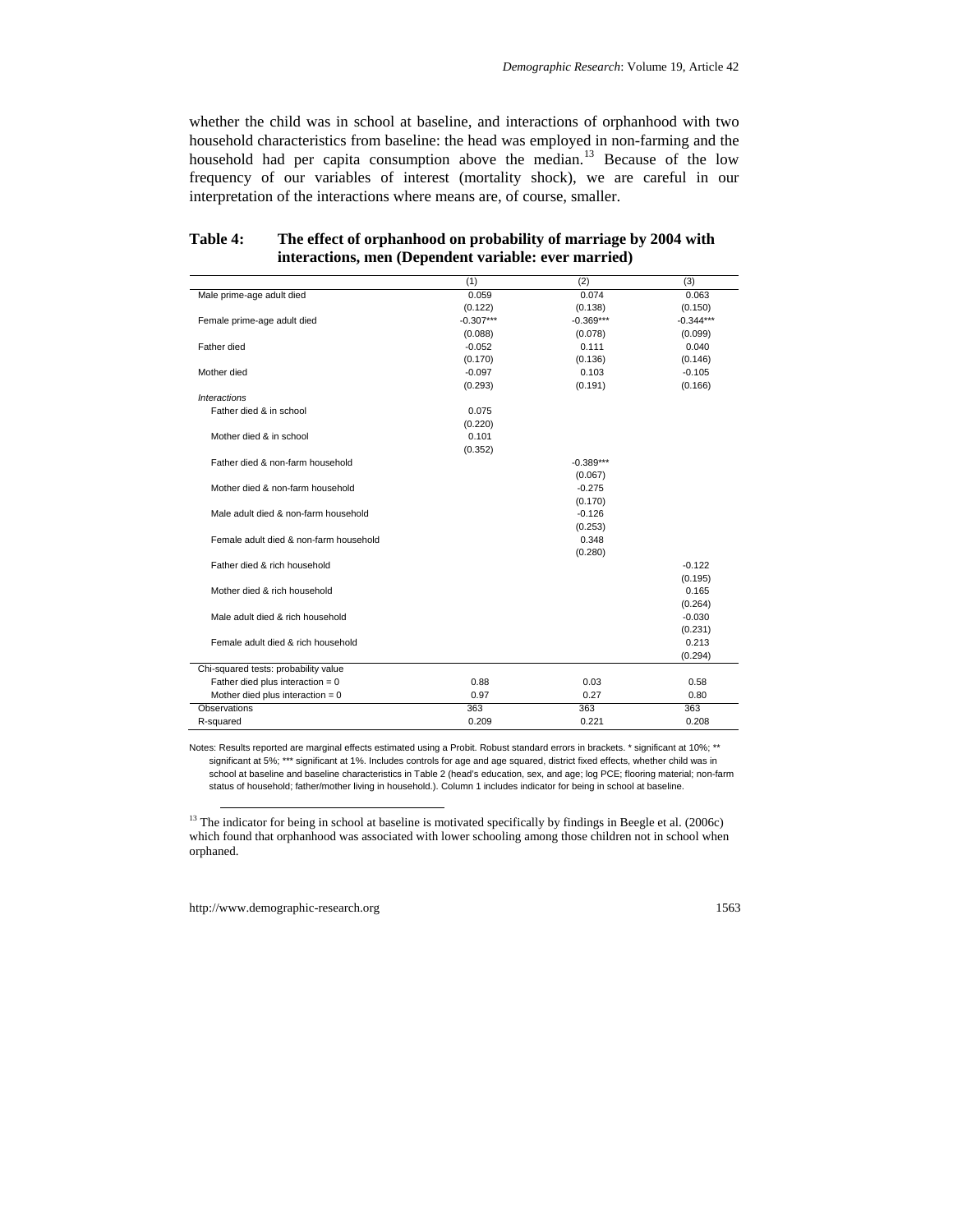The results indicate that the significant positive effect of paternal orphanhood on the probability of marriage among young women only holds for those who were not at school at the time of paternal death (Table 3 column 1).<sup>[14](#page-15-0)</sup> In column 2, results show that the impact of paternal mortality on probability of marriage also varies depending on the occupational sector of the head of the household. We find that orphanhood has a significant impact on transition into marriage among women who, at a young age, were living in households headed by individuals employed in farming as opposed to nonfarming sectors (mainly non-farm enterprise activities rather than wage employment). Finally, the impact of paternal orphanhood on propensity to marry among girls is concentrated among poorer girls (column 3). Girls in rich households are protected from earlier marriage if their father dies relative to poor girls.

For men, we find no impact of paternal or maternal orphanhood on probability of marriage regardless of schooling status when orphaned (Table 4 column 1). In contrast, while paternal death has no significant impact on the probability of marriage among men who were raised in farming households, it does significantly reduce the probability of marriage among those raised in households headed by individuals in the non-farming sector (Table 4 column 2). The loss of a father before the age of 15 among boys from these households results in a 28 percentage point decrease in the probability of being married. Non-farm households are largely engaged in non-farm enterprise activities, so that the death of the father may increase demand for the boy to work in this enterprise. This work experience, in turn, might actually make a young man more "marriageable", although the net effect is to delay marriage. In contrast, because the region is densely populated, farms are not associated with labor shortages in general. The significant negative impact of death of a prime age female household member, on the other hand, is concentrated among boys raised in farm households and in poorer households (columns 2 and 3). This is consistent with the labor of boys substituting for the work of women (excluding mothers) in the household and resulting in delayed marriage. We do not, however, see this effect when boys become maternal orphans. Possibly this is because the mothers were not all residing with the son since fostering is not uncommon.

The preceding results are based on a sample that is limited to those who were nonorphaned at baseline, with mortality shocks being restricted to those taking place between survey rounds. This reduces the sample size, particularly among older children in the age range 4-15, since orphanhood rates sharply increase with age. The motivation was to control for pre-orphan characteristics of the children and the household information available in the baseline survey (13 years earlier). It is predicated on the

<span id="page-15-0"></span><sup>&</sup>lt;sup>14</sup> Although the mitigating effect of being in school and being a paternal orphan is not significant, as noted above, we are careful in our interpretation since events are infrequent. We compare all our interaction results by re-estimating the specifications in Tables 3 and 4 using the opposite set of interactions: *not* being in school, being a *farm* household, and having per capita expenditure *below* the median.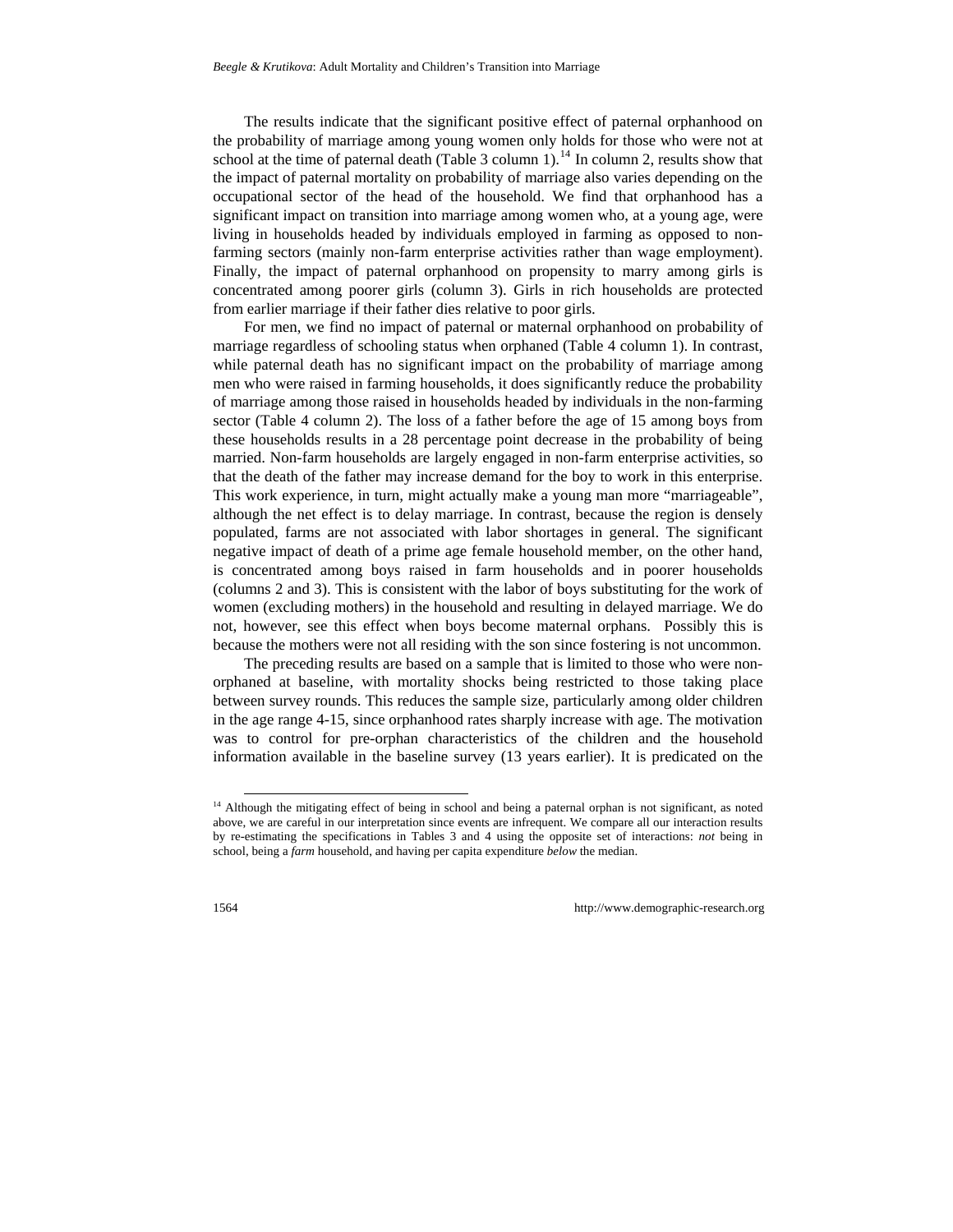idea that orphanhood may be a non-random event, in which case traditional crosssectional analysis will be problematic. We explore the importance of the baseline controls and sample restriction in two ways. First, we can examine results omitting baseline characteristics (Annex Table 1). Second, we can estimate the equation on the entire sample which includes orphans at baseline (Annex Table 2).

The results show that both the significance and the magnitude of the positive effect of paternal orphanhood on the probability of marriage among women are reduced when initial household characteristics are not controlled for (Annex Table 1, column 2). The results using this specification show that paternal orphanhood increases the probability of marriage among women by 11 percentage points. However, this effect is only significant at a 13 percent level of confidence. In contrast, neither the magnitude nor the significance of the negative effect of the death of a prime-age female household member on probability of marriage among men changes with the exclusion of controls for initial household characteristics.

Expanding the sample to include those who were already orphaned at the time of the baseline further reduces the significance of the impact of paternal death on probability of marriage among women (Annex Table 2, column 2). It also results in the loss of magnitude and significance in the impact of the death of prime-age female household members on probability of marriage among men (column 3). Both results in Annex 1 and 2 suggest that not controlling for household and individual characteristics prior to the mortality shock may introduce bias in estimating the effect of a mortality shock on probability of earlier marriage.

We can further explore whether young adults at baseline were more likely to be married if, *in the future,* they become orphans or a household member dies*,* as discussed above. Ideally, we would like to explore this relationship for the older siblings of those in the sample in preceding analysis. However, we only have data on co-resident older siblings and most married siblings will have moved out. Instead, we examine the marital status of the set of non-orphaned young adults (women 17-23 and men 20-28) at baseline. There are 507 such people. For all of them, we have measures of adult mortality and, for 429 of them, we know their future orphan status (they were reinterviewed in 2004). The motivation for this analysis is to explore the possibility that some omitted variables which are correlated with orphan status and earlier marriage drive the results. That is, we want to explore if the findings above are picking up this correlation rather than the impact of being orphaned on marriage.

The results suggest that there is no association between probability of marriage and future adult mortality. Neither parental death nor the death of a prime-age household member in the future has a significant impact on the probability of being married in the present among young adults in the baseline.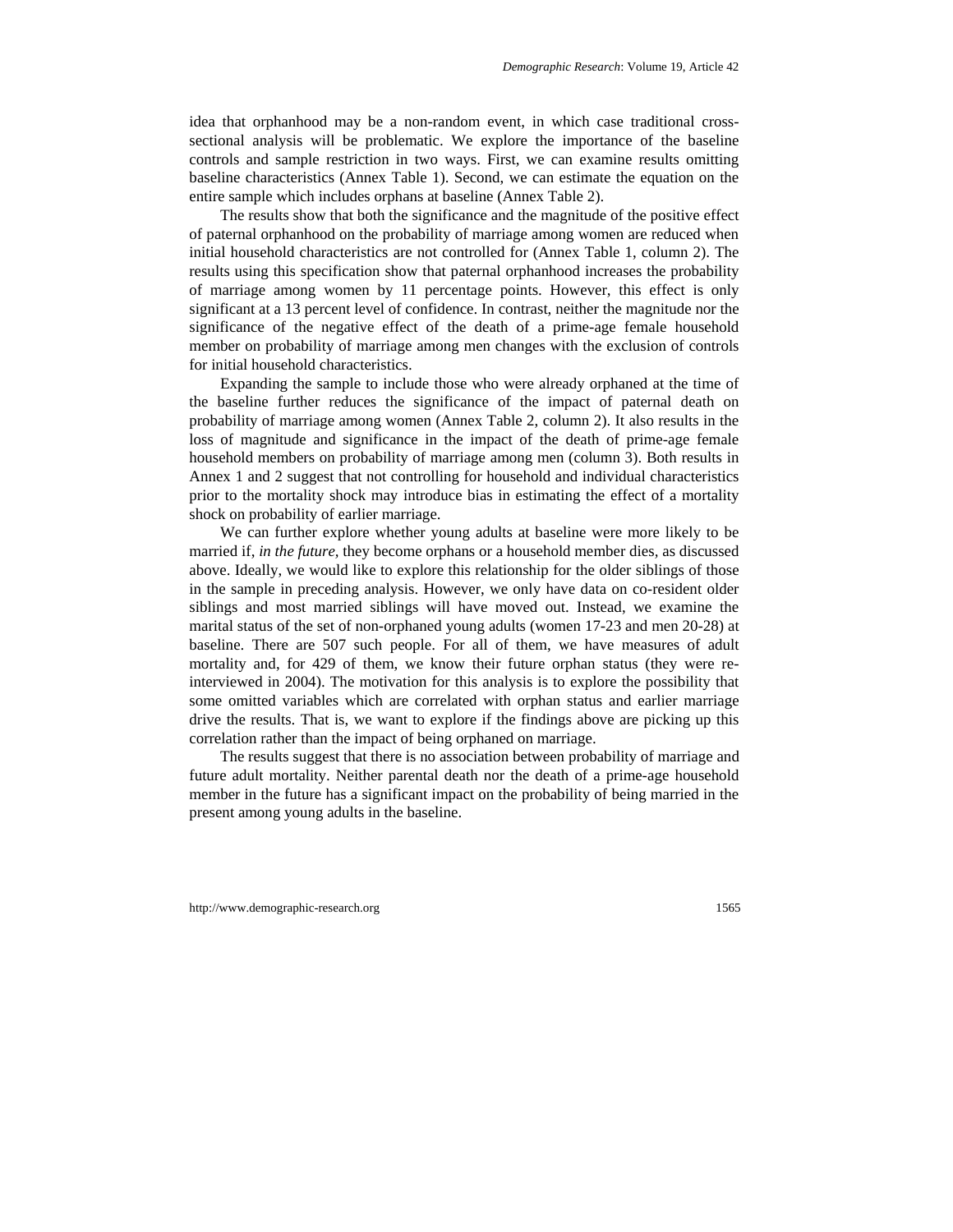Finally, the possibility of non-random attrition is explored by looking at attrition linked to observable characteristics. Results from a logit regression of attrition status on a set of household and individual level baseline characteristics (including district indicator variables to control for district level unobservables), shows that there are some significant associations. In particular, while co-habitation with the father in the baseline significantly reduces the probability of not being re-interviewed in 2004, attrition is higher for girls and individuals from better-off households. This suggests that nonrandom attrition may pose a problem for establishing a causal relationship between transition into marriage and adult death in the household.

One way of addressing this, as proposed by Fitzgerald et al. (1998), is to use the inverse of the predicted probability that an individual remained in the sample by 2004 as weights in the main specification. The probabilities are predicted from the above logistic regression and the results are presented in Annex Table 3. Weighting the observations does not noticeably alter the magnitude of the effects estimated in Table 2. The significance of some of these effects declines slightly. Nevertheless, none of the significant results in the weighted regressions have a level of confidence lower than 85 percent, suggesting that attrition is not contaminating the main findings.

### **4. Conclusions**

There are numerous channels through which increased adult mortality due to HIV/AIDS and other diseases could affect demographic behaviors. This paper investigates one such behavior: the probability of earlier marriage among young adults. By extending the existing research beyond schooling and health outcomes for children, this study provides new evidence on the demographic impact of increased adult mortality. Using panel data from Tanzania, the study examines the marriage outcomes of young adults who were followed from childhood for 13 years. The results show a large positive and statistically significant impact of a father's death on the likelihood of marriage for women. This effect suggests that paternal orphanhood reduces the probability of marriage among women between the ages of 17 and 23 years by 32 percent. For instance, while on average 58 percent of women are married by the age of 20, with the orphan effect this proportion increases to 75 percent. However, this impact varies substantially across girls from different backgrounds. Female paternal orphans most affected include girls from poorer households, from households whose primary source of income is farming, and girls who were not in school when orphaned. For young men, on the other hand, neither mother nor fathers' deaths are associated with differential transition into marriage with exception of parental orphans in households engaged in non-farm activities.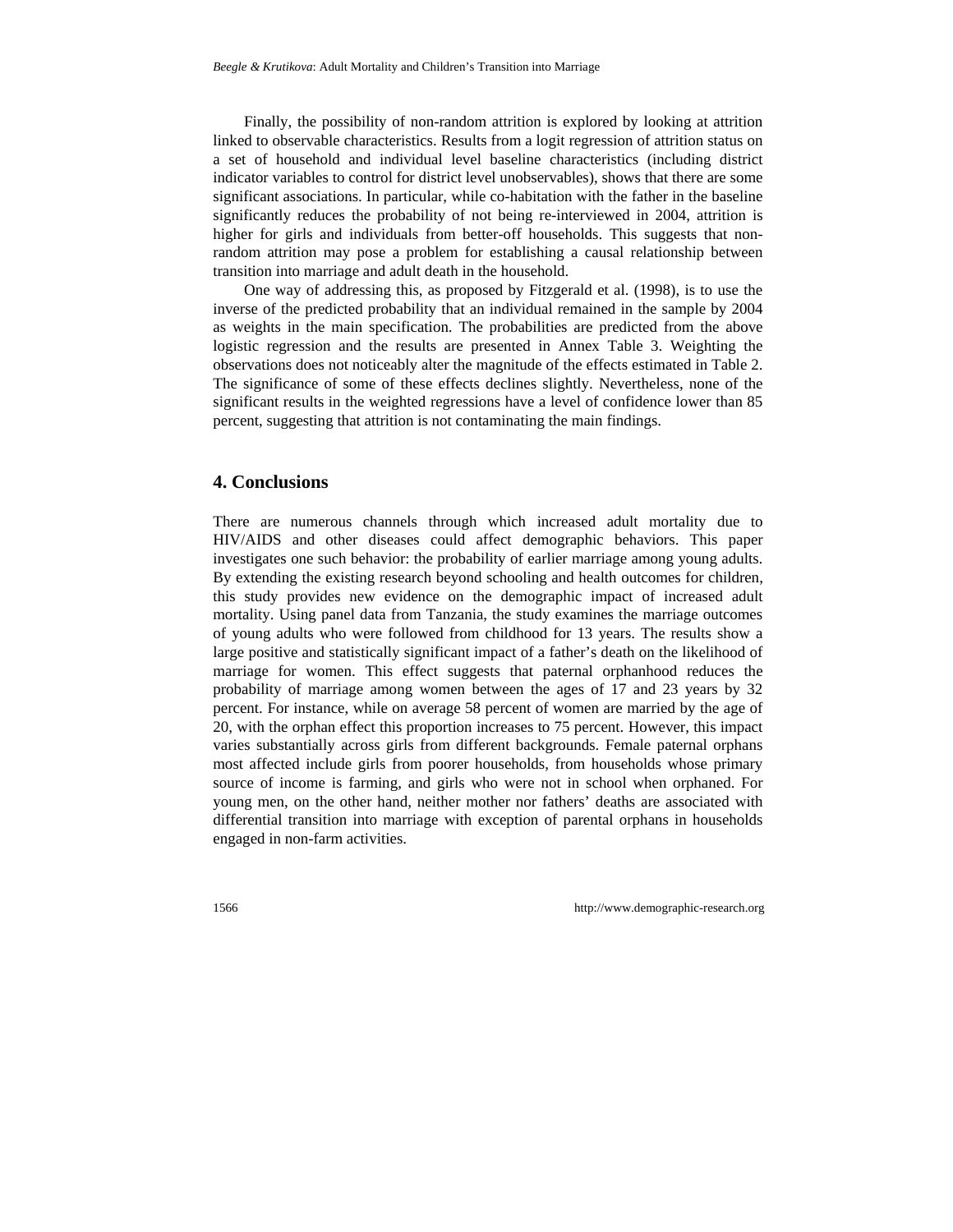In contrast, while the death of a prime age adult has no impact on transition into marriage among women, the death of a prime-age female household member strikingly reduces the probability of marriage among men. For instance, while on average 54 percent of men are married by the age of 25, the effect of the death of a prime-age female household member reduces this proportion to only 35 percent.

Earlier marriage for young women who are orphaned is a cause for serious concern. Depending on trends in orphanhood rates in HIV/AIDS affected countries, this effect can undermine long-term trends towards delaying marriage observed in many sub-Saharan African countries (see Mensch et al*.*, 2005). A shift to early marriage may be associated with a wide range of worse human development outcomes for women and for their children. Effectively addressing this issue, however, requires further investigation to understand the underlying mechanisms through which orphanhood affects entry into marriage.

### **5. Acknowledgements**

The views expressed here do not necessarily reflect those of the World Bank or its member countries. We thank Shelley Clark, Stefan Dercon, an anonymous referee, Jere Behrman and seminar participants 2006 Malawi Diffusion and Ideational Change Project Conference "Panel research on HIV/AIDS and other sexually transmitted infections in sub-Saharan Africa" for very useful comments.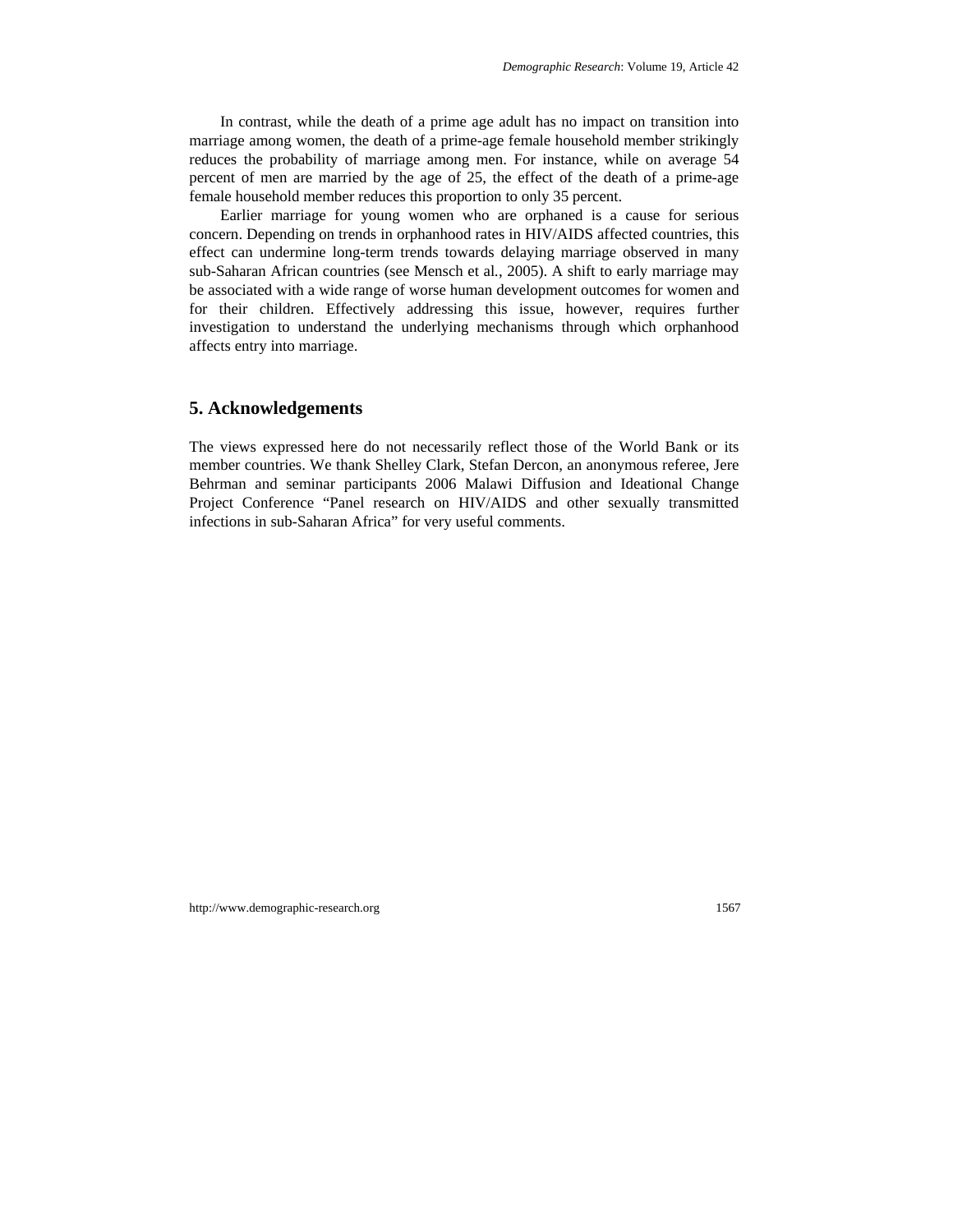#### **References**

- Ainsworth, M., Filmer, D., and Semali, I. (1998). The Impact of AIDS Mortality on Individual Fertility: Evidence from Tanzania. In: Montgomery, M. and Cohen, B. (eds.). *From Death to Birth: Mortality Decline and Reproductive Change*. Washington, DC: National Academy Press.
- Ainsworth, M, Ghosh, S., and Semali, I. (1995). The Impact of Adult Deaths on Household Composition in Kagera Region, Tanzania. [unpublished manuscript]. Policy Research Department, World Bank, Washington, D.C.
- Alderman, H., Berhman, J.R., Kohler, H., Maluccio, J., and Watkins S. (2001). Attrition in Longitudinal Household Survey Data: Some Tests for Three Developing-Country Samples. *Demographic Research* 5(4): 78-124.
- Beegle, K., De Weerdt, J., and Dercon, S. (2006a). Adult Mortality and Economic Growth in the Age of HIV/AIDS. *Economic Development and Cultural Change*  forthcoming.
- Beegle, K., De Weerdt, J., and Dercon, S. (2006b). Kagera Health and Development Survey (KHDS), 2004, Basic Information Document. mimeo, the World Bank.
- Beegle, K., De Weerdt, J., and Dercon, S. (2006c). Orphanhood and the Long-Run Impact on Children. *American Journal of Agricultural Economics* 88: 1266- 1272
- Bracher, M., Santow, G., and Watkins, S. (2003). Moving and Marrying. *Demographic Research* Special Collection 1: Article 7.
- Clark, S. (2004). Early Marriage and HIV Risks in Sub-Saharan Africa. *Studies in Family Planning* 35(3): 149-160.
- Clark, S., Poulin, M., and Kohler, H.-P. (2007). The Marital Process and HIV/AIDS in Rural Malawi. Population Studies Center Working Paper Series PSC 07-02.
- De Walque, D. (2006). Who Gets AIDS and How? The Determinants of HIV Infection and Sexual Behaviors in Burkina Faso, Cameroon, Ghana, Kenya and Tanzania. World Bank Policy Research Working Paper No. 3844.
- De Weerdt, J. (2001). Community Organisations in Rural Tanzania: A Case Study of the Community of Nyakatoke, Bukoba Rural District. manuscript, EDI – Tanzania.
- Fitzgerald, J., Gottschalk, P., and Moffitt, R. (1998). An Analysis of Sample Attrition in Panel Data. *Journal of Human Resources* 33 (2): 251-299.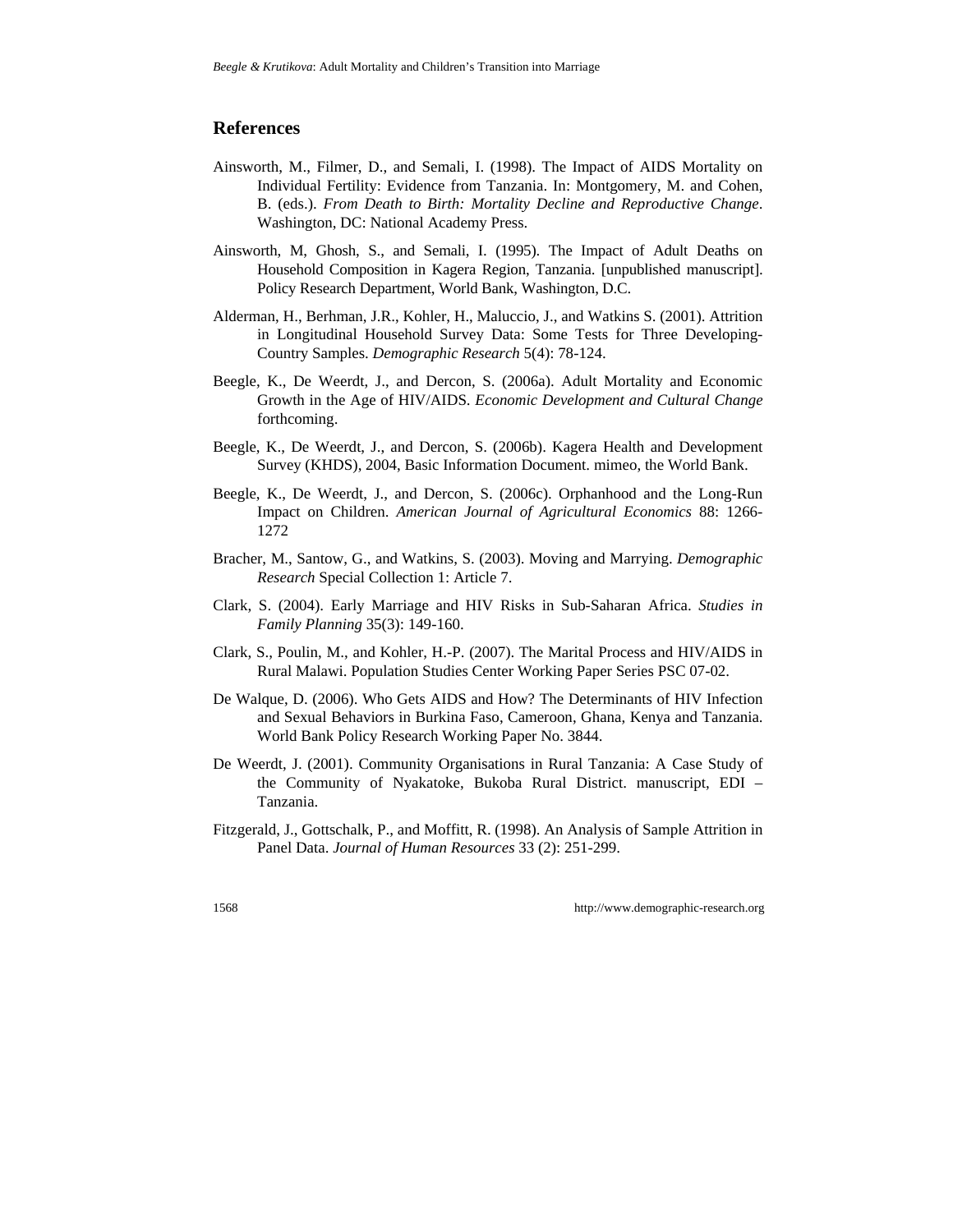- Foster, G. and Williamson, J. (2000). A Review of Current Literature of the Impact of HIV/AIDS on Children in Sub-Saharan Africa. *AIDS* 14(Suppl. 3): S275–S284.
- Hosegood, V., McGrath, N., Herbst, K., and Timaeus, I.M*.* (2004). The Impact of Adult Mortality on Household Dissolution and Migration in Rural South Africa. *AIDS* 18:1585-1590.
- Krutikov, S. and De Weerdt, J. (2004). Kagera Rural CWIQ: Baseline Survey on Poverty, Welfare and Services in Kagera Rural Districts [unpublished manuscript]. EDI – Tanzania.
- McCarthy, N., Carletto, G., Davis, B., and Maltsoglu, I. (2006). Unlocking the Potential of Agriculture in Albania: The Role of Migration [unpublished manuscript].
- Mensch, B. S., Singh, S., and Casterline, J.B. (2005). Trends in the Timing of First Marriage Among Men and Women in the Developing World. In: Lloyd, C.B., Behrman, J.R., Stromquist, N.P., and Cohen, B. (eds.) *The Changing Transitions to Adulthood in Developing Countries: Selected Studies*, Panel on Transitions to Adulthood in Developing Countries, Committee on Population, Division of Behavioral and Social Sciences and Education, Washington, DC: National Academies Press.
- National Bureau of Statistics (NBS) Tanzania and ORC Macro (2005). *Tanzania Demographic and Health Survey 2004-05*. Dar es Salaam, Tanzania: National Bureau of Statistics and ORC Macro.
- Ngom, P. and Clark, S. (2003). Adult Mortality in the Era of HIV/AIDS: Sub Saharan Africa. Workshop on HIV/AIDS and Adult Mortality in Developing Countries, Population Division, Department of Economic and Social Affairs, United Nations Secretariat, New York.
- Nobles, J. and Buttenheim, A. (2006). Marriage in Periods of Crisis: Evidence from Indonesia. California Center for Population Research Working Paper 017-06.
- Oleke, C., Blystad, A., Moland, K.M., Rekdal, O.B., and Heggenhougen, K. (2006). The Varying Vulnerability of African Orphans: The Case of the Langi, Northern Uganda. *Childhood* 13(2): 267-284.
- Rosenzweig, M.R. and Stark, O. (1989). Consumption Smoothing, Migration, and Marriage: Evidence from Rural India. *[Journal of Political Economy](http://ideas.repec.org/s/ucp/jpolec.html)* 97(4): 905- 926.
- Rwezaura, B. (1998). The Proposed Abolition of De Facto Unions in Tanzania: A Case of Sailing Against the Social Current. *Journal of African Law* 42: 187-214.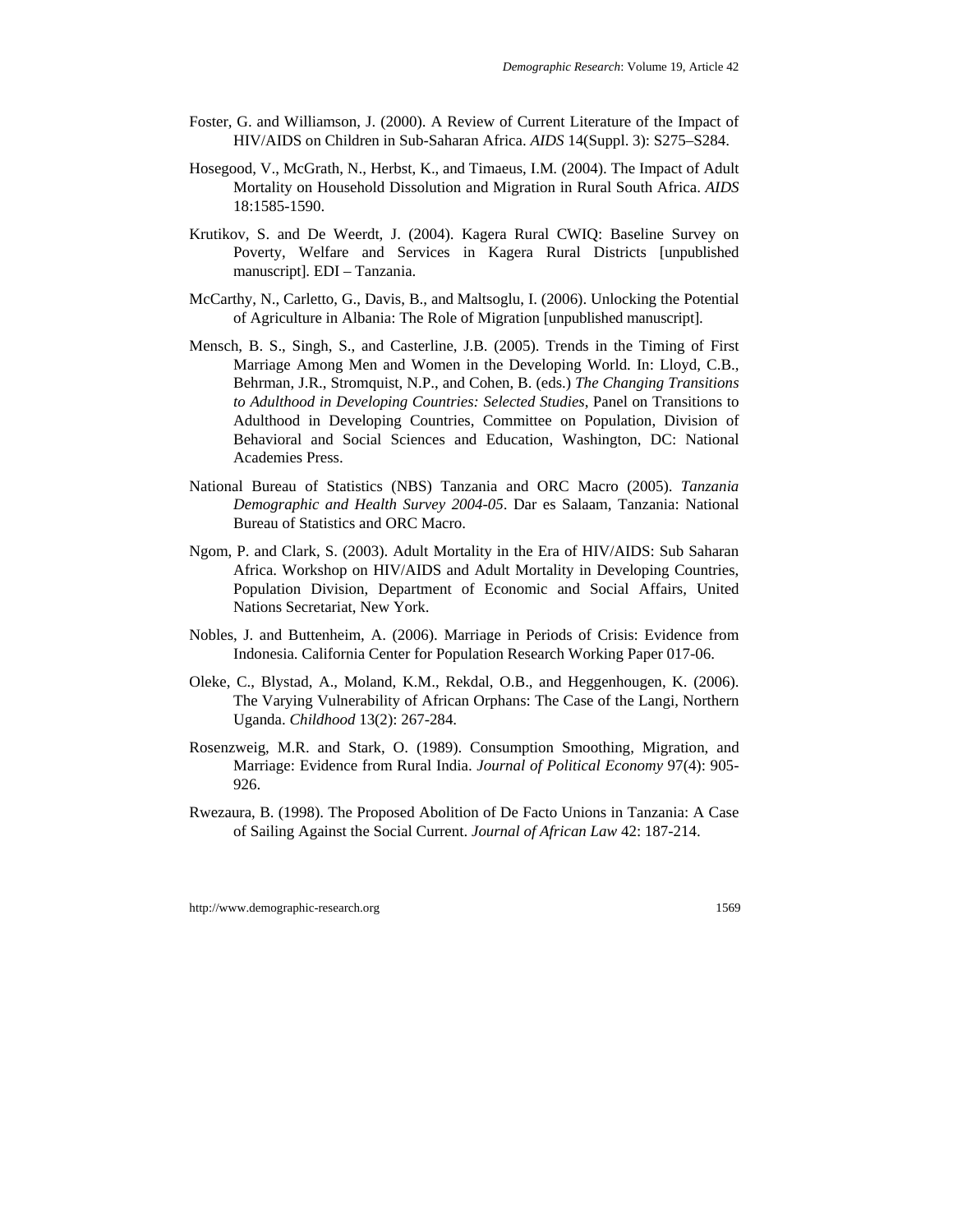- Taiwo, O. (2006). [Sharing The Burden of Death: Network Effects of Mortality Shocks](https://zeus.econ.umd.edu/cgi-bin/conference/download.cgi?db_name=NEUDC2006&paper_id=80)  [on Fertility and Child Health in Family Implicit Insurance.](https://zeus.econ.umd.edu/cgi-bin/conference/download.cgi?db_name=NEUDC2006&paper_id=80) mimeo, Brown University.
- United Nations (2002). HIV/AIDS and Fertility in Sub-Saharan Africa: A Review of the Research Literature. UN: NY.
- UNAIDS, UNICEF and USAID (2004). Children on the Brink 2004: A Joint Report of New Orphan Estimates and a Framework for Action. UN.
- World Bank (2004). User's Guide to the Kagera Health and Development Survey Datasets. mimeo.
- World Bank (2007). World Development Report 2007: Development and the Next Generation. World Bank.
- Yamano, T. and Jayne, T.S. (2004). Measuring the Impacts of Working-Age Adult Mortality on Small-Scale Farm Households in Kenya. *World Development* 32(1): 91-119.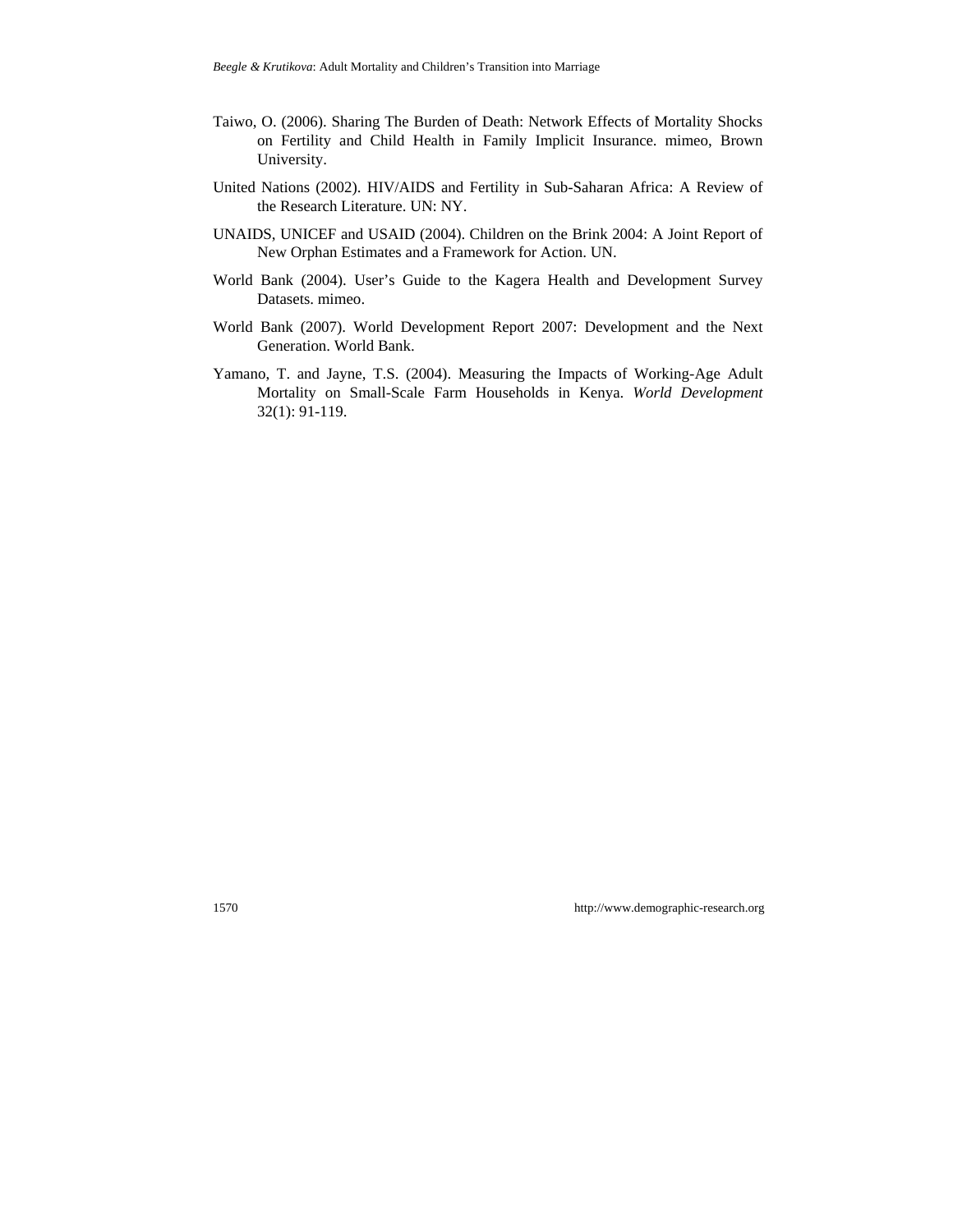# **Appendix**

#### **Annex Table 1: The effect of orphanhood, with no baseline controls (Dependent variable: ever married)**

|                             | (1)      | (2)             | (3)               |
|-----------------------------|----------|-----------------|-------------------|
|                             | All      | Women           | Men               |
|                             |          | (17-23 in 2004) | $(20-28$ in 2004) |
| Male prime-age adult died   | $-0.038$ | $-0.152$        | 0.077             |
|                             | (0.086)  | (0.111)         | (0.124)           |
| Female prime-age adult died | $-0.127$ | 0.001           | $-0.300***$       |
|                             | (0.080)  | (0.118)         | (0.092)           |
| Father died                 | 0.041    | 0.106           | $-0.081$          |
|                             | (0.056)  | (0.069)         | (0.094)           |
| Mother died                 | $-0.005$ | 0.025           | $-0.088$          |
|                             | (0.073)  | (0.098)         | (0.112)           |
| Observations                | 683      | 320             | 363               |
| R-squared                   | 0.138    | 0.173           | 0.117             |

Notes: Results reported are marginal effects estimated using a Probit. Robust standard errors in brackets. \* significant at 10%; \*\* significant at 5%; \*\*\* significant at 1%. Includes controls for age and age squared, and district fixed effects.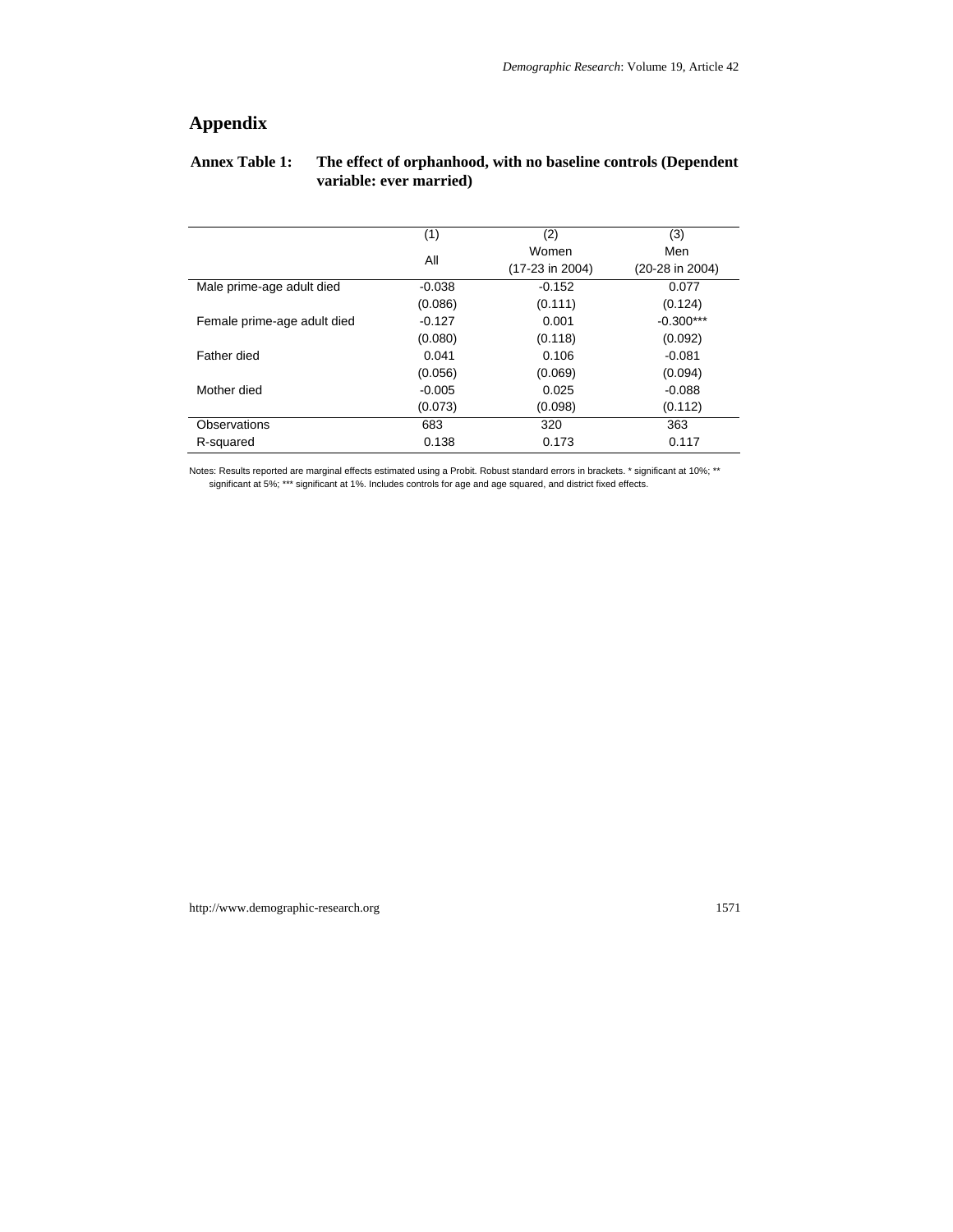### **Annex Table 2: The effect of orphanhood, all children at baseline, regardless of orphan status at baseline (Dependent variable: ever married)**

|                                     | (1)         | (2)             | (3)             |
|-------------------------------------|-------------|-----------------|-----------------|
|                                     | All         | Women           | Men             |
|                                     |             | (17-23 in 2004) | (20-28 in 2004) |
| Male prime-age adult died           | 0.016       | $-0.070$        | 0.120           |
|                                     | (0.070)     | (0.098)         | (0.096)         |
| Female prime-age adult died         | $-0.070$    | $-0.029$        | $-0.128$        |
|                                     | (0.062)     | (0.088)         | (0.088)         |
| Father died                         | $0.072*$    | 0.083           | 0.066           |
|                                     | (0.040)     | (0.058)         | (0.057)         |
| Mother died                         | 0.043       | 0.024           | 0.057           |
|                                     | (0.045)     | (0.068)         | (0.063)         |
| <b>Baseline characteristics</b>     |             |                 |                 |
| Head has at least primary schooling | $-0.089**$  | $-0.163**$      | $-0.044$        |
|                                     | (0.043)     | (0.065)         | (0.058)         |
| Head male                           | 0.029       | 0.105           | $-0.031$        |
|                                     | (0.050)     | (0.076)         | (0.067)         |
| Age of household head               | $-0.001$    | $-0.002$        | $-0.001$        |
|                                     | (0.001)     | (0.002)         | (0.002)         |
| Log of expenditure per capita       | $-0.007$    | $-0.034$        | 0.004           |
|                                     | (0.036)     | (0.055)         | (0.048)         |
| Permanent flooring in dwelling      | $-0.138***$ | $-0.176**$      | $-0.111*$       |
|                                     | (0.050)     | (0.079)         | (0.065)         |
| Non-farm household                  | $-0.044$    | 0.048           | $-0.088$        |
|                                     | (0.044)     | (0.069)         | (0.055)         |
| Father lives in household           | 0.043       | 0.002           | 0.080           |
|                                     | (0.048)     | (0.075)         | (0.064)         |
| Mother lives in household           | $-0.057$    | $-0.060$        | $-0.064$        |
|                                     | (0.044)     | (0.067)         | (0.060)         |
| Observations                        | 1,064       | 473             | 591             |
| R-squared                           | 0.176       | 0.190           | 0.182           |

Notes: Results reported are marginal effects estimated using a Probit. Robust standard errors in brackets. \* significant at 10%; \*\* significant at 5%; \*\*\* significant at 1%. Includes controls for age and age squared, district fixed effects and whether child was in school at baseline. Sample includes children who were already orphaned at baseline.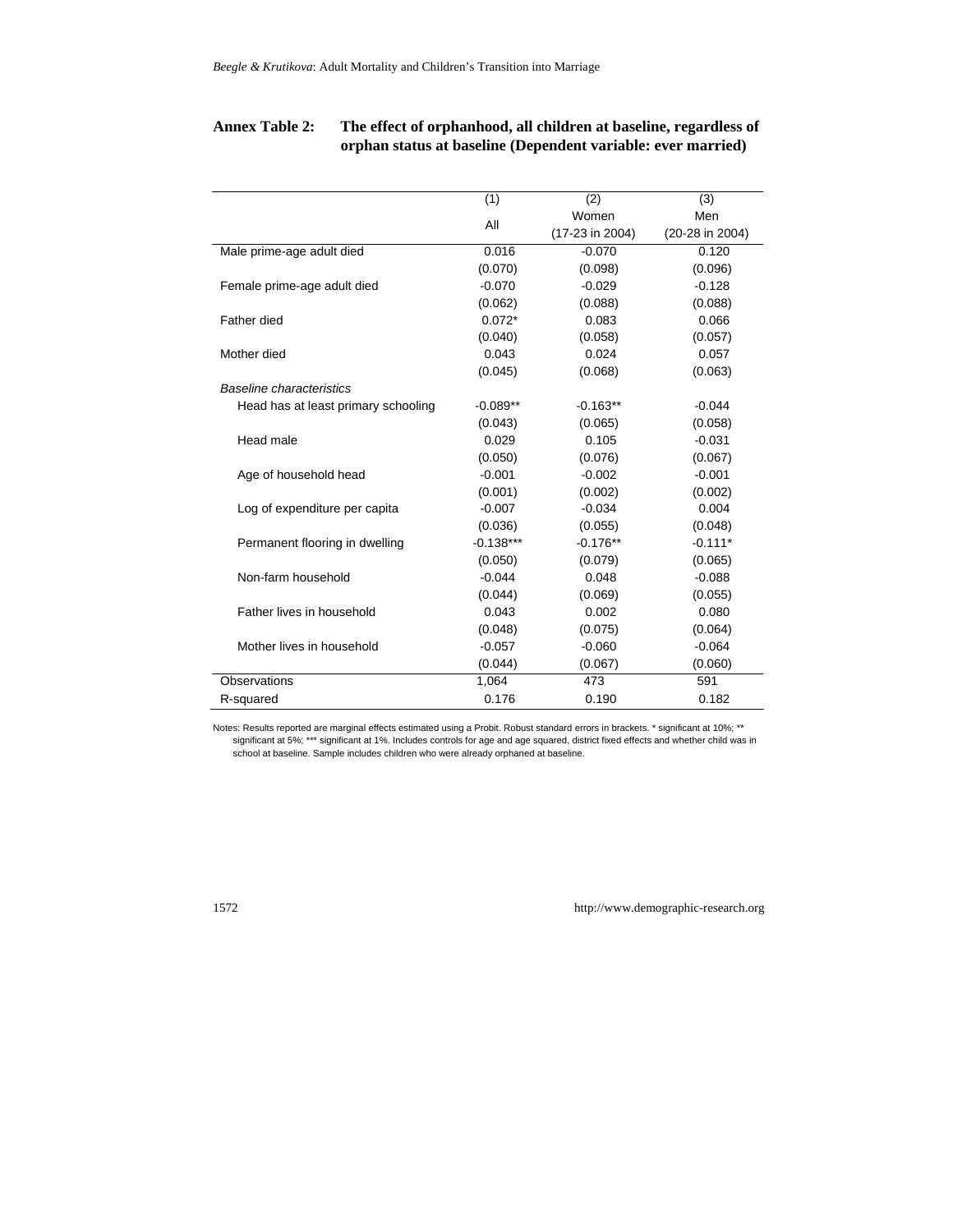### **Annex Table 3: The effect of orphanhood on probability of marriage by 2004: weighted by inverse of predicted probability of remaining in the sample in 2004 (Dependent variable: ever married)**

|                             | (1)       | (2)             | (3)             |
|-----------------------------|-----------|-----------------|-----------------|
|                             | All       | Women           | Men             |
|                             |           | (17-23 in 2004) | (20-28 in 2004) |
| Male prime-age adult died   | $-0.059$  | $-0.119$        | 0.046           |
|                             | (0.091)   | (0.135)         | (0.120)         |
| Female prime-age adult died | $-0.133^$ | $-0.083$        | $-0.291*$       |
|                             | (0.085)   | (0.120)         | (0.103)         |
| Father died                 | 0.049     | $0.112^$        | $-0.027$        |
|                             | (0.066)   | (0.077)         | (0.117)         |
| Mother died                 | 0.043     | 0.072           | $-0.051$        |
|                             | (0.081)   | (0.097)         | (0.142)         |
| Number of observations      | 683       | 320             | 363             |
| Adjusted R2                 | 0.197     | 0.240           | 0.206           |

Notes: Results reported are marginal effects estimated using a Probit. Robust standard errors in brackets. ^ significant at 15%; \* significant at10%. Includes controls for age and age squared, district fixed effects and whether child was in school at baseline. Weighted by inverse of predicted probability of remaining in the sample in 2004.